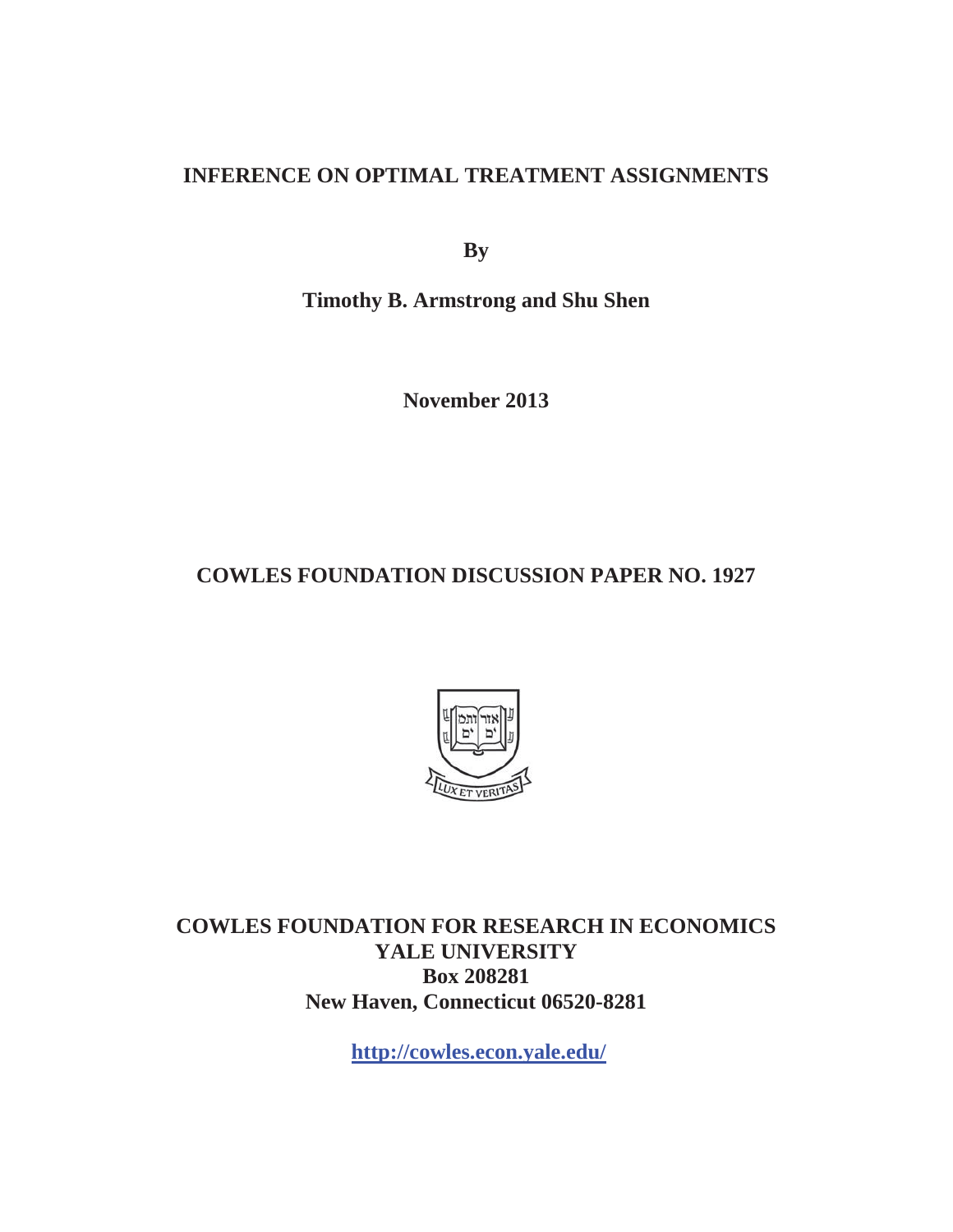# Inference on Optimal Treatment Assignments<sup>∗</sup>

Timothy B. Armstrong

Shu Shen

Yale University

University of California, Davis

November 13, 2013

#### **Abstract**

We consider inference on optimal treatment assignments. Our methods are the first to allow for inference on the treatment assignment rule that would be optimal given knowledge of the population treatment effect in a general setting. The procedure uses multiple hypothesis testing methods to determine a subset of the population for which assignment to treatment can be determined to be optimal after conditioning on all available information, with a prespecified level of confidence. A monte carlo study confirms that the procedure has good small sample behavior. We apply the method to the Mexican conditional cash transfer program Progresa. We demonstrate how the method can be used to design efficient welfare programs by selecting the right beneficiaries and statistically quantifying how strong the evidence is in favor of treating these selected individuals.

∗We thank Colin Cameron, Azeem Shaikh and participants at the 2012 California Econometrics Conference for helpful comments. All remaining errors are our own.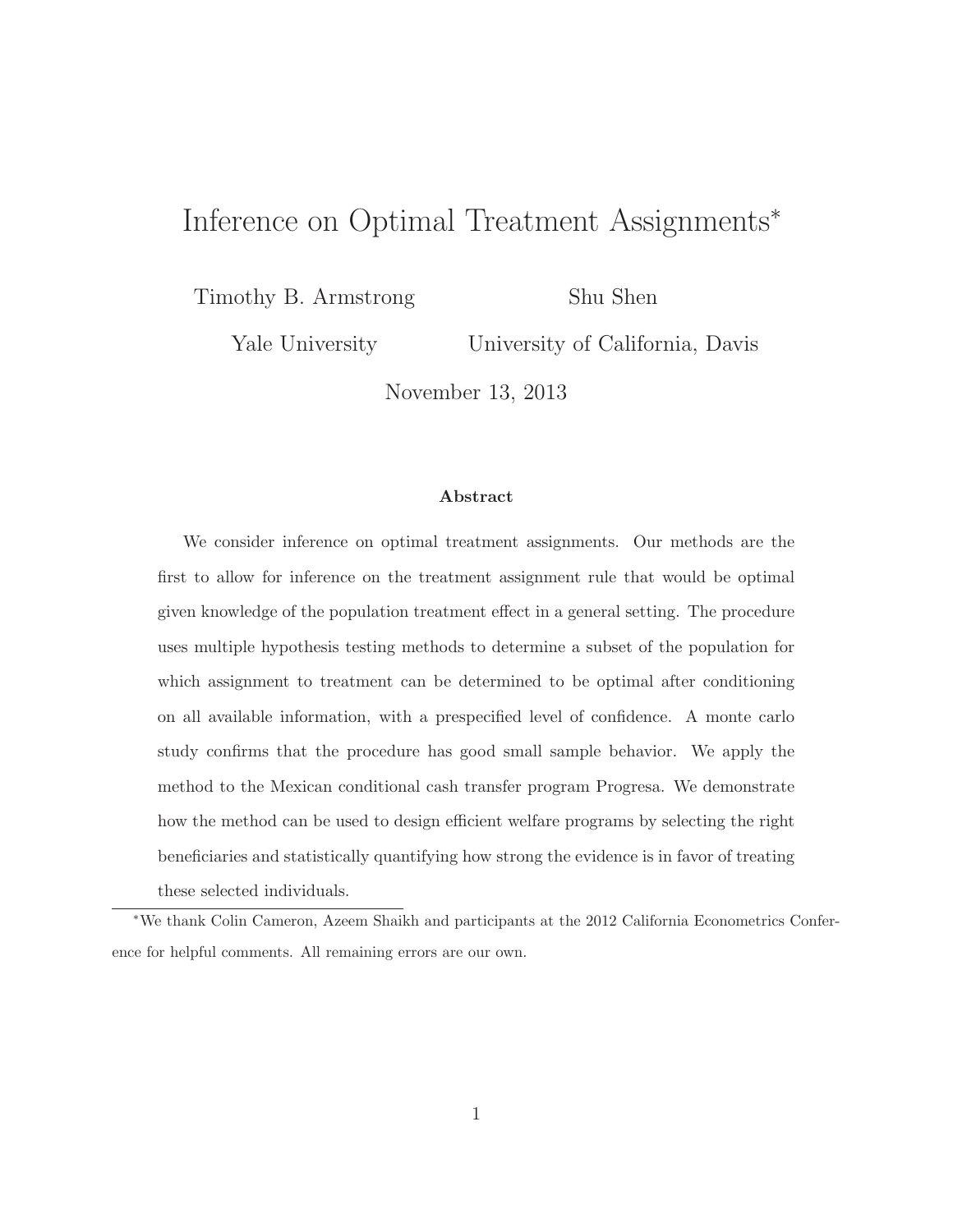### **1 Introduction**

In recent decades, there has been increasing recognition both in academic and public circles that social experiments or social programs, costly as they are, should be rigorously evaluated to learn lessons from past experience and to better guide future policy decisions. While recent literature has considered the problem of treatment decision rules given experimental or observational data (see, among others, Manski, 2004; Dehejia, 2005; Hirano and Porter, 2009; Stoye, 2009; Tetenov, 2012; Bhattacharya and Dupas, 2012), the problem of constructing confidence statements for the optimal decision rule has received little attention. The goal of this paper is to formulate and answer the problem of constructing confidence statements that quantify the statistical precision of a treatment assignment rule. This allows researchers to quantify how strong the evidence is in favor of treating certain individuals. This type of analysis is especially useful for policy makers who are interested in designing an efficient large-scale social program following a social experiment or an initial small-scale trial program.

To understand the importance of quantifying the statistical precision of treatment recommendations, consider the case where a policy maker wants to design a social program that gives some selected individuals a treatment intervention (say, school attendance subsidies). The effect of the treatment on the response outcome (say, attendance) is expected to be heterogeneous and varies along certain observed variables (say, distance from the nearest school). A natural goal of the policy maker is to assign treatment only to those individuals whose treatment effect is expected to be above some prespecified threshold such as zero or the cost of the treatment. The expected treatment effects of different individuals are unknown, but, if data from a previous experimental intervention is available, the policy maker can make an informed guess about who should be treated, say, by selecting only individuals with values of observed variables linked to estimated conditional average treatment effect (conditional on individuals' observed characteristics) exceeding the prespecified threshold.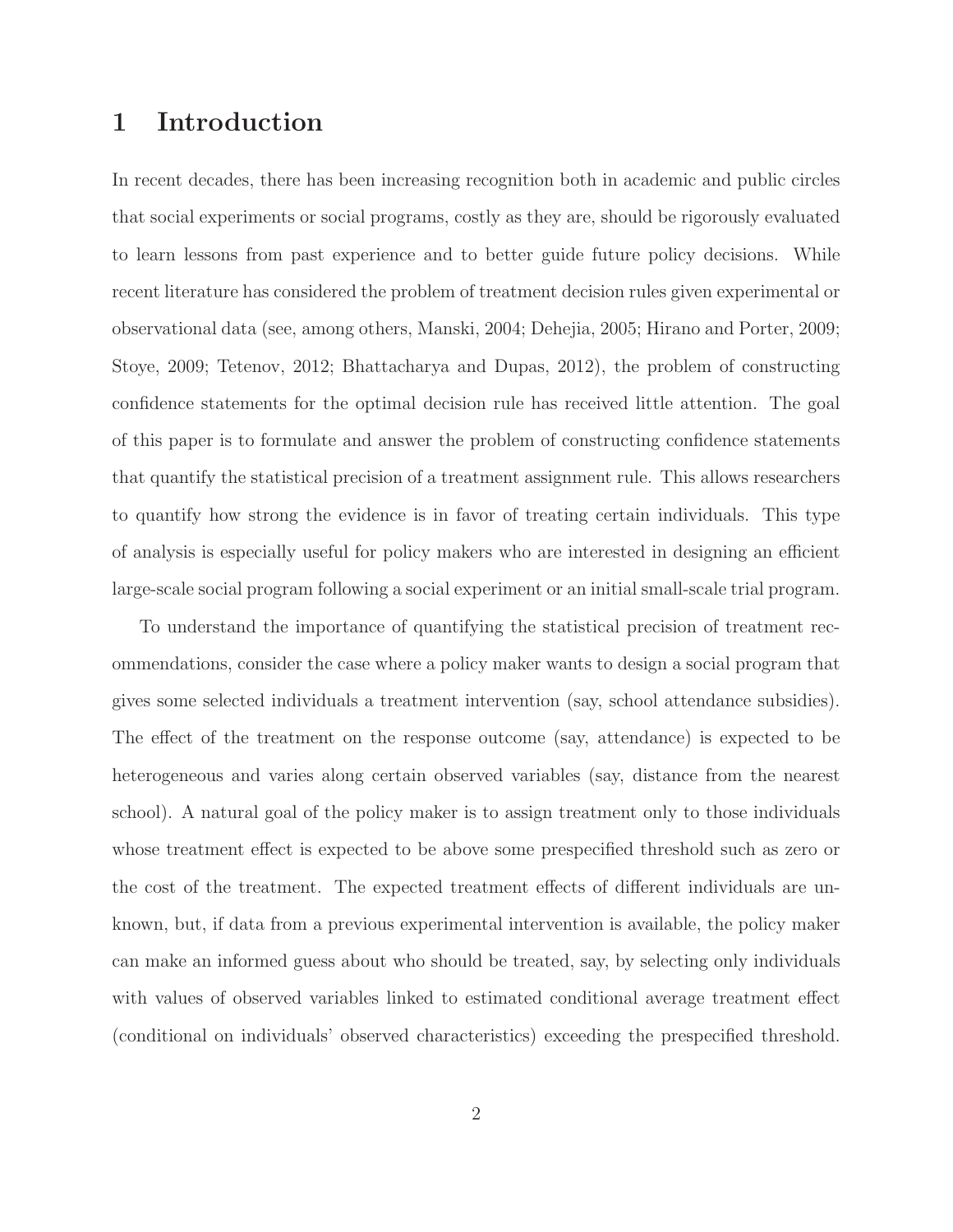The literature on statistical treatment rules has formulated the notion of an "informed guess" and proposed solutions in terms of statistical decision theory. The contribution of this paper is to develop methods that accompany the treatment assignment rule with a confidence statement describing how strong the evidence is in favor of treating the selected individuals. Obviously, a large scale experimental intervention with many observations would provide more compelling evidence for or against treatment than an otherwise identical experiment with fewer observations. Quantifying this requires statements about statistical precision of the treatment decision rule, and this is the question that we formulate and answer in this paper.

We formulate the problem of inference on the optimal treatment assignment as one of reporting a subset of individuals for which treatment can be determined to be optimal conditional on observables while controlling the probability that this set contains any individuals for whom treatment should not be recommended conditional on the available information. Our procedures recognize the equivalence of this problem with the problem of multiple hypothesis testing. We propose to select the individuals to be treated by testing multiple hypotheses that the conditional average treatment effect is positive for each individual based on the value of the conditioning variable while controlling the probability of false rejection of any single hypothesis.

The proposed inference procedure for optimal treatment assignment is useful in designing efficient large-scale welfare programs following an experimental phase. In this paper we apply the inference method to the conditional cash transfer program Progresa in Mexico. The social program transfers cash to households in poor villages on the condition that they send their children to attend school regularly. In order to be efficient, the conditional cash transfer program should choose its beneficiaries wisely, taking into consideration their expected school attendance decision both with and without the cash transfer. Using data collected from the experimental phase of Progresa, we demonstrate how the proposed inference procedure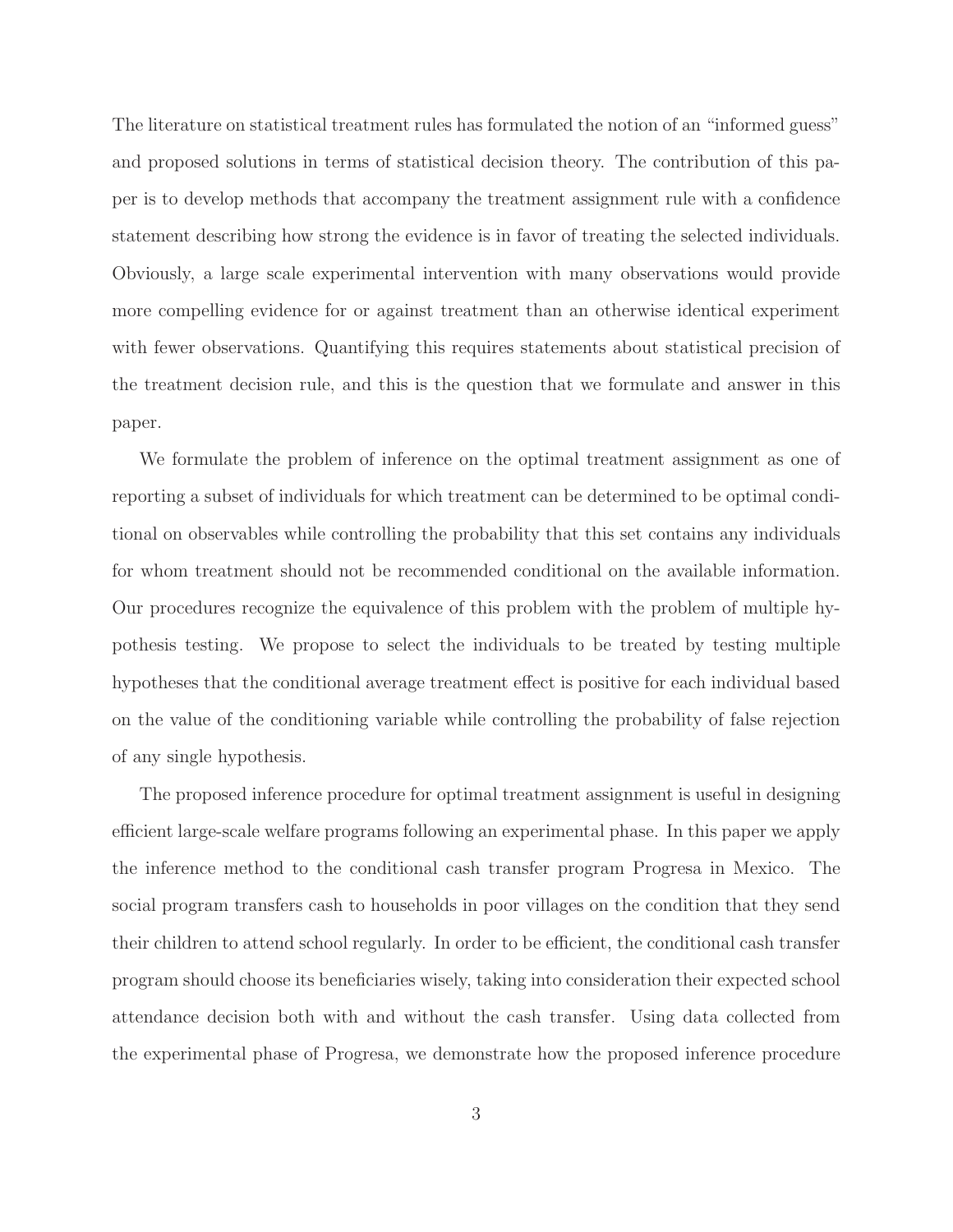can be used to distinguish households for which the cash transfer increases attendance and statistically quantify the confidence level associated with treating these selected households.

The problem of optimal treatment assignment<sup>1</sup> has been considered by Manski  $(2004)$ , Dehejia (2005), Hirano and Porter (2009), Stoye (2009), Tetenov (2012), Bhattacharya and Dupas (2012), and others. In this literature, individuals are assigned to different treatments by a social planner who maximize social welfare or minimizes the risk associated with different treatment assignment rules. Although these procedures can be made more conservative by incorporating asymmetric penalties into their decision theoretic framework (see Hirano and Porter, 2009; Tetenov, 2012), none of these papers quantify the statistical precision of their optimal treatment assignment rules. As discussed above, our goal is distinct from and complementary to the goal of this literature: we seek to formulate and solve the problem of confidence statements for the (population) optimal treatment rule, which can be reported along with a "point estimate" given by the solution to the statistical decision problem formulated and solved in the literature described above.

This paper is closely related to Lee and Shaikh (forthcoming). Lee and Shaikh use finite sample randomization tests to construct subsets of a discrete conditioning variable for which treatment can be determined to have some effect on the corresponding subpopulation. Our problem is formulated differently from theirs. Our goal of finding correct inference on optimal treatment assignment rule leads us to report only those values of covariates for which treatment increases the average outcome (rather than, say, increasing the variance or decreasing the average outcome). This, and our desire to allow for continuous covariates, lead us to an asymptotic formulation of the corresponding multiple testing problem. In short,

<sup>&</sup>lt;sup>1</sup>The phrase "optimal treatment assignment" is also used in the experimental design literature, where treatment assignments are designed to minimize the asymptotic variance bound or risk of treatment effect estimators (see Hahn, Hirano, and Karlan, 2011; Kasy, 2013). In contrast to this literature, which considers the design phase of the experiment, we take data from the initial experiment as given and focus on implications for future policy.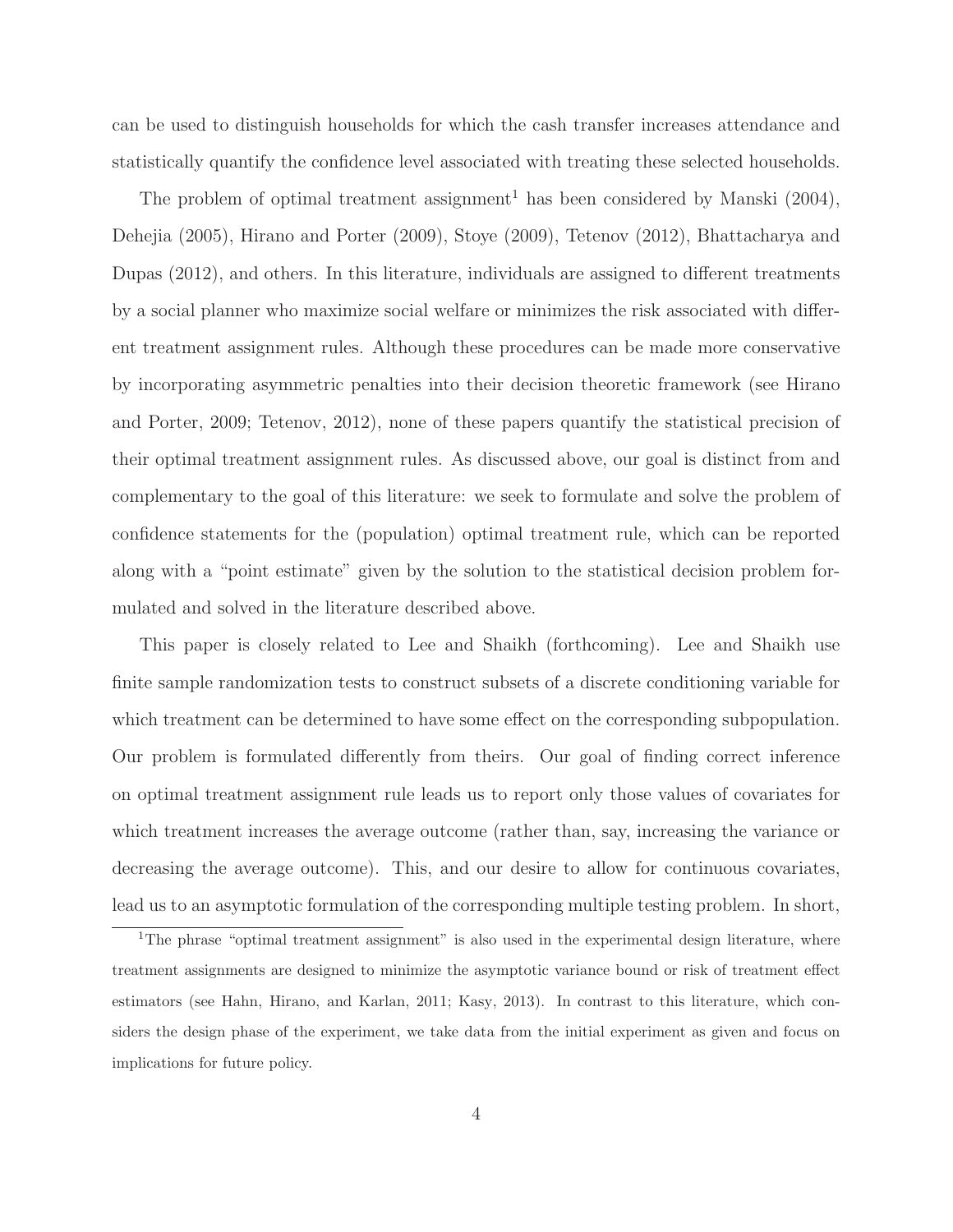while we both use the idea of multiple hypothesis testing for set construction, our multiple hypotheses are different, leading to different test statistics and critical values.

The method we use to construct confidence statements on optimal treatment decision rules is related to the recent literature on set inference, including Chernozhukov, Hong, and Tamer (2007) and Romano and Shaikh (2010). Indeed, the complement of our treatment set can be considered a setwise confidence region in the sense of Chernozhukov, Hong, and Tamer (2007), and our solution in terms of multiple hypothesis testing can be considered a confidence region for this set that extends the methods of Romano and Shaikh (2010) to different test statistics. In addition, our paper uses step-down methods for multiple testing considered by Holm (1979) and Romano and Wolf (2005) and applied to other set inference problems by Romano and Shaikh (2010). In the case of continuous covariates, we use results from the literature on uniform confidence bands (see Neumann and Polzehl, 1998; Claeskens, 2003; Chernozhukov, Lee, and Rosen, 2011). In particular, we use results from the latter paper, which those authors use in a different class of hypothesis testing problems.<sup>2</sup>

Our proposed inference procedure on optimal treatment assignments is also related to the test for treatment effect heterogeneity considered by Crump, Hotz, Imbens, and Mitnik (2008). In fact, it not only tests the null hypothesis that a treatment effect does not vary along an observed variable, but also solves the additional problem of determining which values of the variable cause this null to be rejected. Thus, our paper extends the body of knowledge on treatment effect heterogeneity by providing a procedure to determine for which values of the conditioning variable the conditional average treatment effect differs from the average over the entire population.

<sup>2</sup>Chernozhukov, Lee, and Rosen (2011) are interested in testing a single null hypothesis involving many values of the covariate, while our formulation leads us to the multiple hypothesis testing problem of determining which values of the covariates lead to rejection; the stepdown improvement gains precision in our context, but would be irrelevant in their case.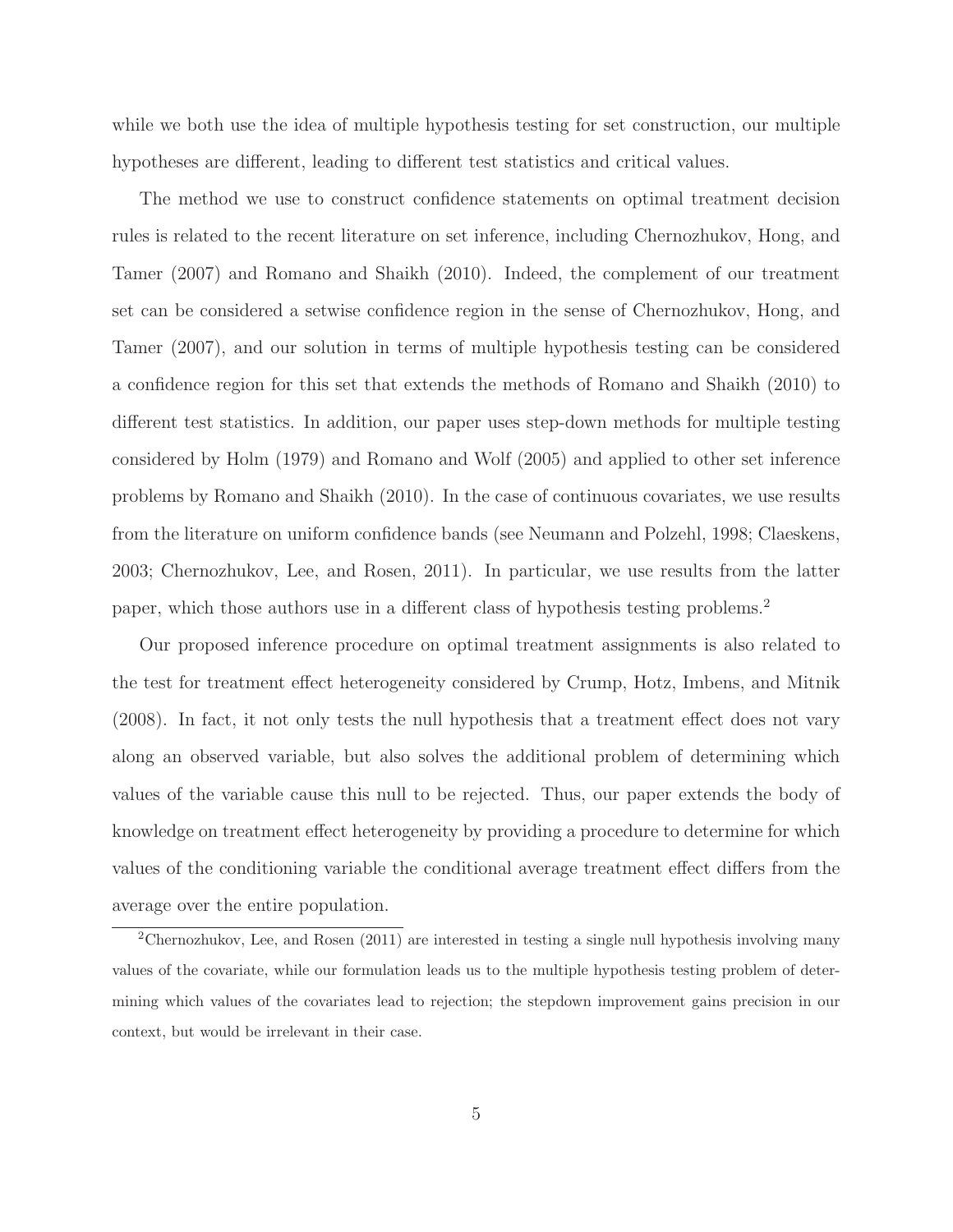Monte Carlo experiments shows that our proposed inference procedure have good size and power properties in small sample. The method properly controls the probability of including wrong individuals to treatment and successfully selects a large portion of the true treatment beneficiaries. The step-down method in multiple testing is seen to improve the power of the inference procedure given sample size meaning that it helps to include more individuals into the treatment group while properly controlling the statistical precision of the treatment decision rule. The size and power properties of the proposed inference procedure is also compared with a "folk wisdom" method based on pointwise confidence bands of the conditional average treatment effect. We show that the latter method often fails to control the family-wise error rate and generates nonempty treatment sets with high probability in cases where no treatment effect actually presents.

The remainder of the paper is organized as follows. Section 2 formulates the problem of constructing confidence statements for treatment assignment rules. Section 3 links the problem of statistical inference to multiple hypothesis testing and proposes the inference method that derives the treatment assignment rule with statistical precision controlled for. Section 4 conducts several Monte Carlo experiments that study the small sample behavior of the proposed inference method. Section 5 applies the method to the Progresa example. Section 6 concludes.

### **2 Setup**

To describe the problem in more detail, we introduce some notation. For each individual i, there is a potential outcome  $Y_i(1)$  with treatment, a potential outcome  $Y_i(0)$  with no treatment, and a vector of variables  $X_i$  observed before a treatment is assigned. Let  $D_i \in$  $\{0, 1\}$  be an indicator for treatment. The goal of a policy maker is to decide which individuals shall be assigned to the treatment group so as to maximize the expectation of some social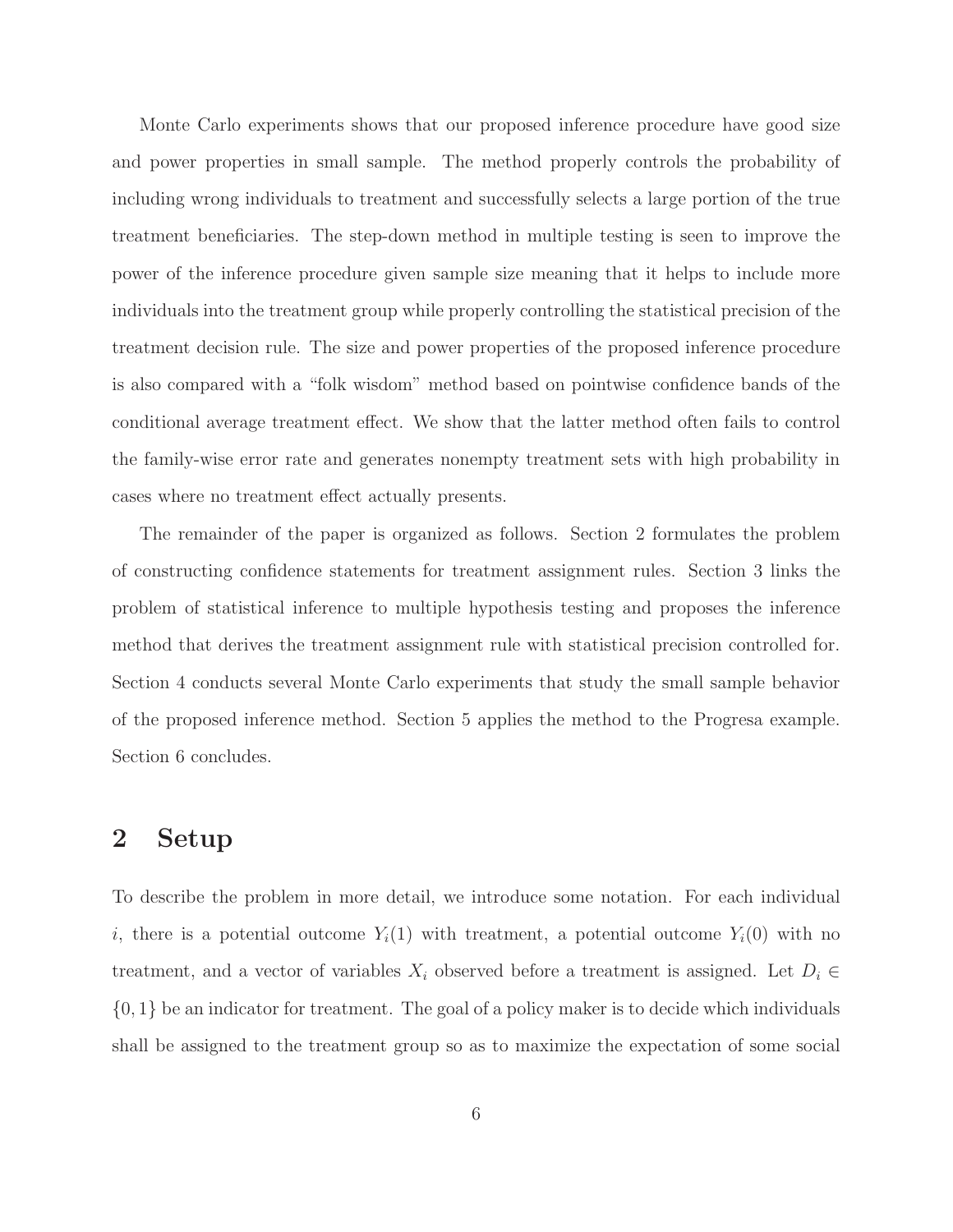objective function. We take the social objective function, without loss of generality, to be the realized outcome itself.<sup>3</sup>

Let  $t(x) \equiv E(Y_i(1) - Y_i(0)|X_i = x)$  be the conditional average treatment effect. Then the population optimal treatment policy is to treat only those individuals with a covariate  $X_i = x$  such that the conditional average treatment effect  $t(x)$  is positive. In other words, the treatment rule that would be optimal given knowledge of the distribution of potential outcomes in the population and the covariate  $X_i$  of each individual would assign treatment only to individuals with covariate  $X_i$  taking values included in the set

$$
\mathcal{X}_+ \equiv \{x|t(x) > 0\}.
$$

While the ideas in this paper are more general, for the sake of concreteness, we formulate our results in the context of i.i.d. data from an earlier policy intervention with randomized experimental data or observational data in which an unconfoundedness assumption holds. Formally, we observe n observations of data  $\{(X_i, D_i, Y_i)\}_{i=1}^n$  where realized outcome  $Y_i \equiv$  $Y_i(D_i)$  and  $D_i \in \{0,1\}$  is an indicator for treatment and  $X_i$  is a vector of pretreatment observables that takes on values in a set  $\tilde{\mathcal{X}}$ . The data are assumed to take the following unconfoundedness assumption.

#### **Assumption 1.**

$$
E(Y_i(j)|D_i = j, X_i = x) = E(Y_i(j)|X_i = x), \qquad j = 1, 2.
$$

Assumption 1 is restrictive only if the policy intervention is non-experimental. It is also called the selection on observables assumption as it requires that the observational data

<sup>3</sup>This allows costs to be incorporated by being subtracted from the treatment, and budget constraints can be incorporated by estimating a shadow cost (see Bhattacharya and Dupas, 2012). The only major restriction here is that outcomes are considered individually, so peer effects are ruled out.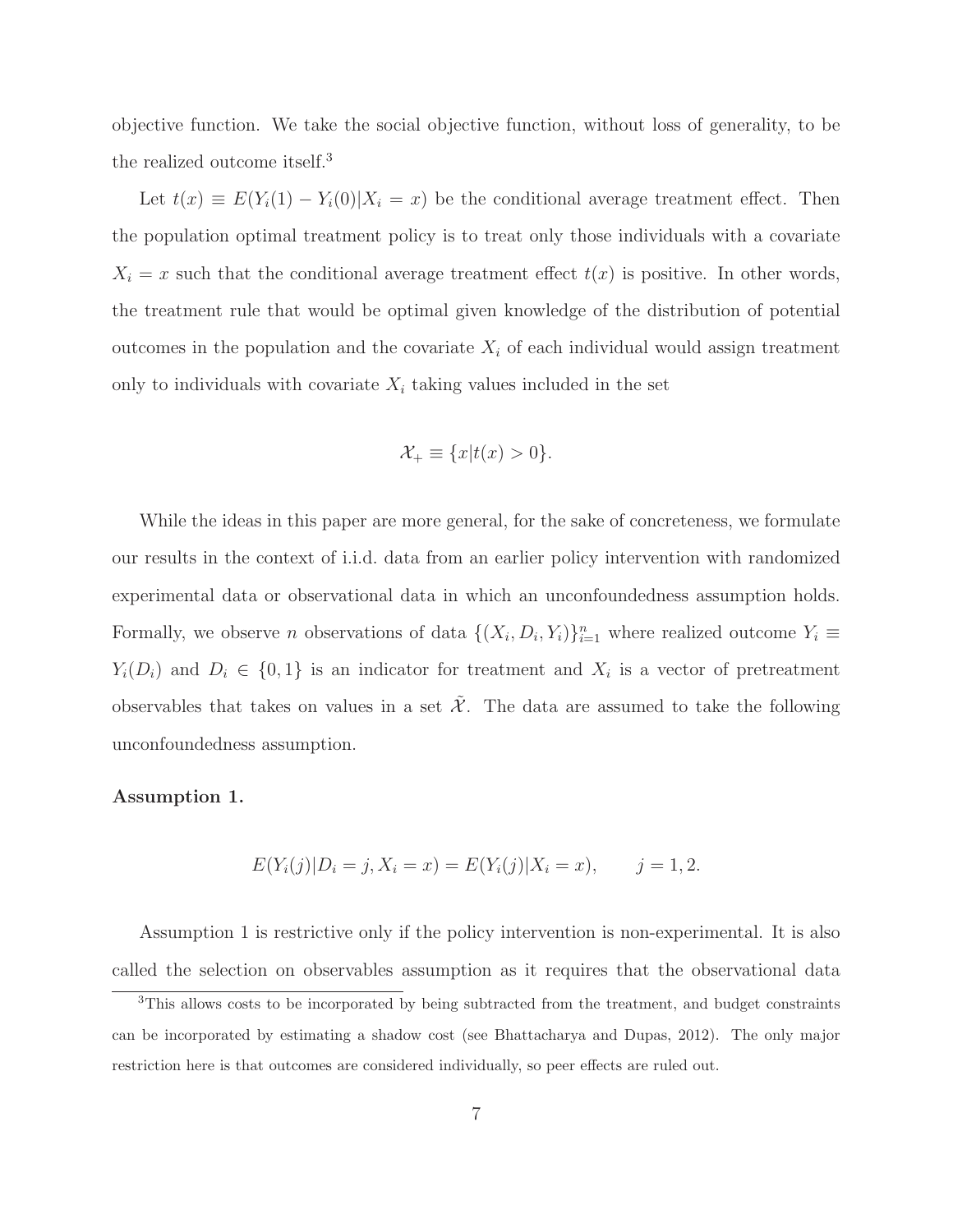behave as if the treatment is randomized conditional on the covariate  $X_i$ . Assumption 1 is a standard assumption in the treatment effect literature. Under the assumption, the average potential outcomes for both the treatment and the control group in the sample give the same average outcomes as if both outcome variables were observed for all individuals.

If the data we observe is from an initial trial period of the policy intervention with a random sample from the same population Assumption 1 is enough for us to perform inference on the positive treatment set  $\mathcal{X}_+$ . However, if the policy maker is deciding on a treatment policy in a new location, or for a population that differs systematically from the original sample in some other way, one must make additional assumptions (see Hotz, Imbens, and Mortimer, 2005). In general, one needs to assume that the conditional average treatment effect is the same for whatever new population is being considered for treatment in order for directly apply estimates and confidence regions from the original sample.

We propose to formulate the problem of forming a confidence statement of the true population optimal treatment rule  $\mathcal{X}_+$  as one of reporting a treatment set  $\hat{\mathcal{X}}_+$  for which we can be reasonably confident that treatment is, on average, beneficial to individuals with any value of the covariate  $x$  that is included in the set and therefore leads to treatment. Given a prespecified significance level  $\alpha$ , we seek a set  $\hat{\mathcal{X}}_+$  that satisfies

$$
\liminf_{n} P(\hat{\mathcal{X}}_{+} \subseteq \mathcal{X}_{+}) \ge 1 - \alpha,
$$
\n(1)

or a treatment group that, with more than probabilities  $(1-\alpha)$ , consists only individuals who are expected to benefit from the treatment. Therefore,  $\hat{\mathcal{X}}_+$  is defined as a set that is contained in the true optimal treatment set  $\mathcal{X}_+$ , rather than a set containing  $\mathcal{X}_+$ . This definition of  $\hat{\mathcal{X}}_+$  corresponds to the policy maker's goal of treating only a subpopulation for which there is overwhelming evidence that the conditional average treatment effect is positive. This goal need not be taken literally: a researcher may recommend a policy based on a more liberal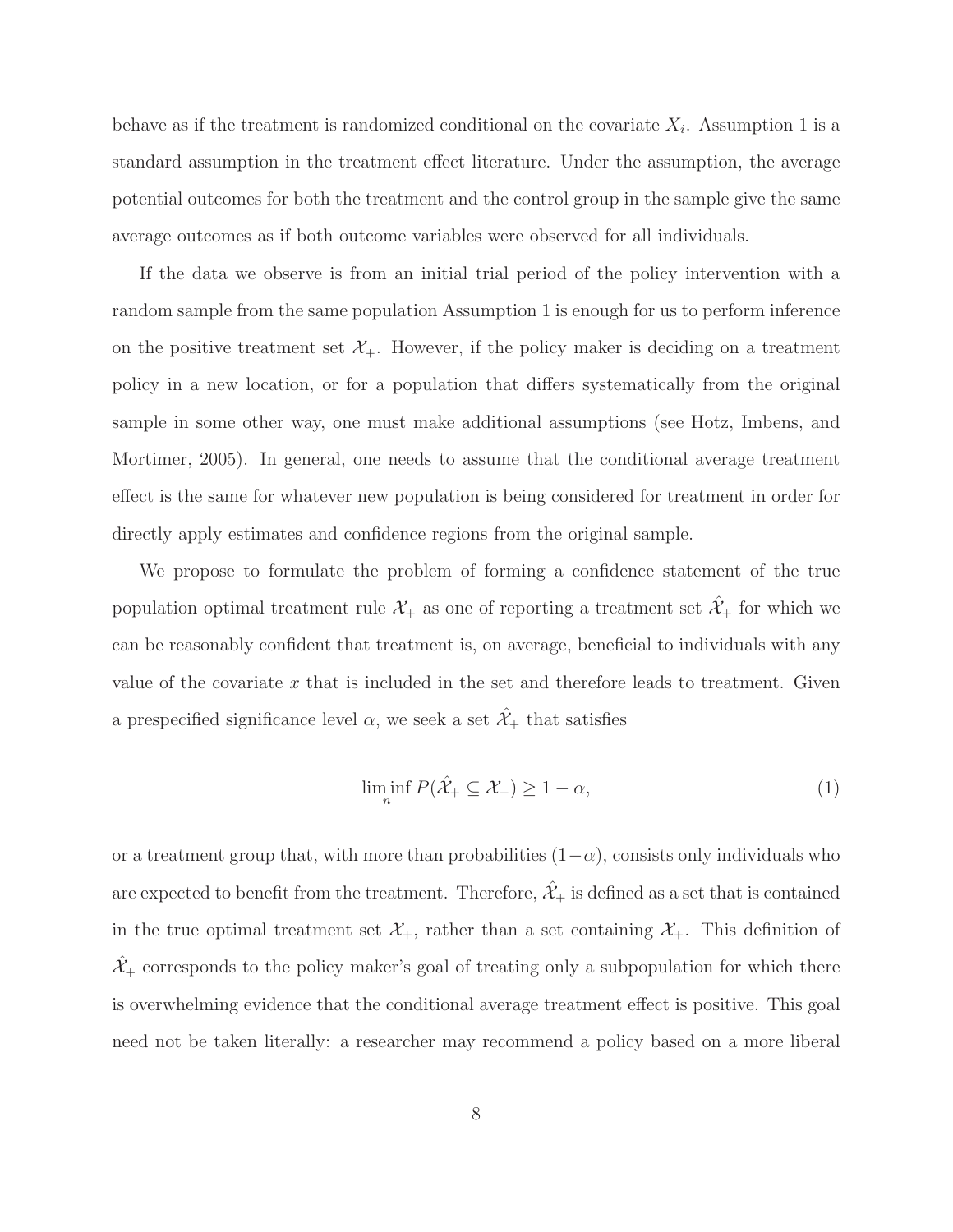criterion while reporting a set satisfying (1) as a set of individuals for whom evidence for treatment is particularly strong.<sup>4</sup> We propose methods to derive the set  $\hat{\mathcal{X}}_+$  by noticing that a set that satisfies (1) is also the solution to a multiple hypothesis testing problem with infinite number of null hypotheses  $H_x : t(x) \leq 0$  for all  $x \in \tilde{\mathcal{X}}$ . The multiple hypothesis testing problem controls the familywise error rate (FWER), or the probability of rejecting a single x for which  $H_x$  is true. With this interpretation,  $\hat{\mathcal{X}}_+$  in fact gives a subset of the population for which we can reject the null that the conditional average treatment effect is non-positive given the value of  $X_i$  while controlling the probability of assigning to treatment even a single individual for which the conditional average treatment effect (conditional on  $X_i$ ) is negative. The next section describes in detail the proposed inference method for deriving the set  $\hat{\mathcal{X}}_+$ .

## **3 Inference Procedures**

Let  $\hat{t}(x)$  be an estimate of the conditional average treatment effect  $t(x)$  and  $\hat{\sigma}(x)$  an estimate of the standard deviation of  $\hat{t}(x)$ . For any set X on the support of  $X_i$ , let the critical value  $\hat{c}_{u,\alpha}(\mathcal{X})$  satisfy

$$
\liminf_{n} P\left(\sup_{x \in \mathcal{X}} \frac{\hat{t}(x) - t(x)}{\hat{\sigma}(x)} \le \hat{c}_{u,\alpha}(\mathcal{X})\right) \ge 1 - \alpha.
$$
\n(2)

The critical value  $\hat{c}_{u,\alpha}(\mathcal{X})$  can be obtained for different estimators  $\hat{t}(x)$  using classical central limit theorems (if  $X$  is discrete), or, for continuously distributed  $X_i$ , results on uniform confidence intervals for conditional means such as those contained in Neumann and Polzehl (1998), Claeskens (2003) or Chernozhukov, Lee, and Rosen (2011) as we describe later. For some of the results, we will require that these critical values be nondecreasing in  $\mathcal{X}$  in the

<sup>&</sup>lt;sup>4</sup>In any case, the role of  $Y_i(0)$  and  $Y_i(1)$  can be reversed to apply this framework to obtain a set that contains  $\mathcal{X}_+$  with  $1 - \alpha$  probability.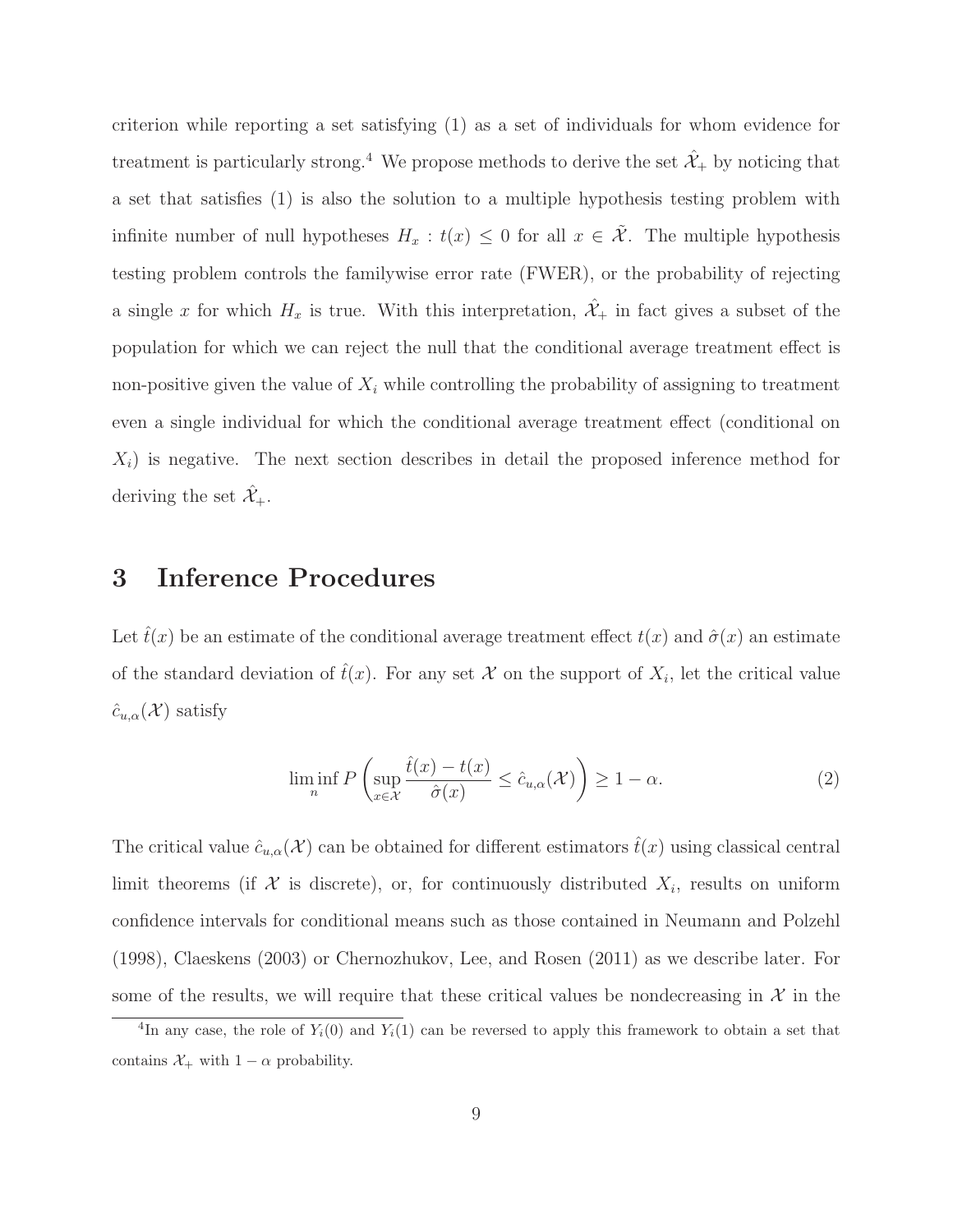sense that

$$
\mathcal{X}_a \subseteq \mathcal{X}_b \Longrightarrow \hat{c}_{u,\alpha}(\mathcal{X}_a) \leq \hat{c}_{u,\alpha}(\mathcal{X}_b). \tag{3}
$$

Given the critical value, we can obtain a set  $\hat{\mathcal{X}}_+^1$  that satisfies (1). Let

$$
\hat{\mathcal{X}}_+^1 \equiv \{ x \in \tilde{\mathcal{X}} | \hat{t}(x) / \hat{\sigma}(x) > \hat{c}_{u,\alpha}(\tilde{\mathcal{X}}) \}.
$$

Clearly  $\hat{\mathcal{X}}_+^1$  satisfies (1), since the event in (2) implies the event in (1). However, we can make improvement on inference using a step-down procedure (see Holm, 1979; Romano and Wolf, 2005). That is, we could find some set  $\hat{\mathcal{X}}_+$  that includes  $\hat{\mathcal{X}}_+^1$  but also satisfies (1). The procedure is as follows. Let  $\hat{\mathcal{X}}_+^1$  be defined as above. For  $k > 1$ , let  $\hat{\mathcal{X}}_+^k$  be given by

$$
\hat{\mathcal{X}}_{+}^{k} = \{x|\hat{t}(x)/\hat{\sigma}(x) > \hat{c}_{u,\alpha}(\tilde{\mathcal{X}} \backslash \hat{\mathcal{X}}_{+}^{k-1})\}.
$$

Note that  $\hat{\mathcal{X}}_{+}^{k-1} \subseteq \hat{\mathcal{X}}_{+}^{k}$ , so the set of rejected hypotheses expands with each step. Whenever  $\hat{\mathcal{X}}_+^k = \hat{\mathcal{X}}_+^{k-1}$ , or when the two sets are close enough to some desired level of precision, we stop and take  $\hat{\mathcal{X}}_+ = \hat{\mathcal{X}}_+^k$  to be our set.

**Theorem 1.** Let (2) and (3) hold. Then  $\hat{\mathcal{X}}^k_+$  satisfies (1) for each k.

*Proof.* On the event that  $\hat{\mathcal{X}}_+ \not\subseteq \mathcal{X}_+$ , let  $\hat{j}$  be the first j for which  $\hat{\mathcal{X}}_+^{\hat{j}} \not\subseteq \mathcal{X}_+$ . Since  $\hat{\mathcal{X}}_+^{\hat{j}-1} \subseteq \mathcal{X}_+$ (where  $\hat{\mathcal{X}}_+^0$  is defined to be the empty set), this means that

$$
\sup_{x \in \tilde{\mathcal{X}} \setminus \mathcal{X}_+} \frac{\hat{t}(x) - t(x)}{\hat{\sigma}(x)} \ge \sup_{x \in \tilde{\mathcal{X}} \setminus \mathcal{X}_+} \hat{t}(x) / \hat{\sigma}(x) > \hat{c}_{u,\alpha}(\tilde{\mathcal{X}} \setminus \hat{\mathcal{X}}_+^{\hat{j}-1}) \ge \hat{c}_{u,\alpha}(\tilde{\mathcal{X}} \setminus \mathcal{X}_+).
$$

Thus, for  $\mathcal{X} = \tilde{\mathcal{X}} \backslash \mathcal{X}_+$ , we have that, on the event that  $\hat{\mathcal{X}}_+ \nsubseteq \mathcal{X}_+$ , the event in (2) with set will not hold. Since the probability of this is asymptotically no greater than  $\alpha$ , it follows that  $P(\hat{X}_+ \not\subseteq \mathcal{X}_+)$  is asymptotically no greater than  $\alpha$ , giving the result.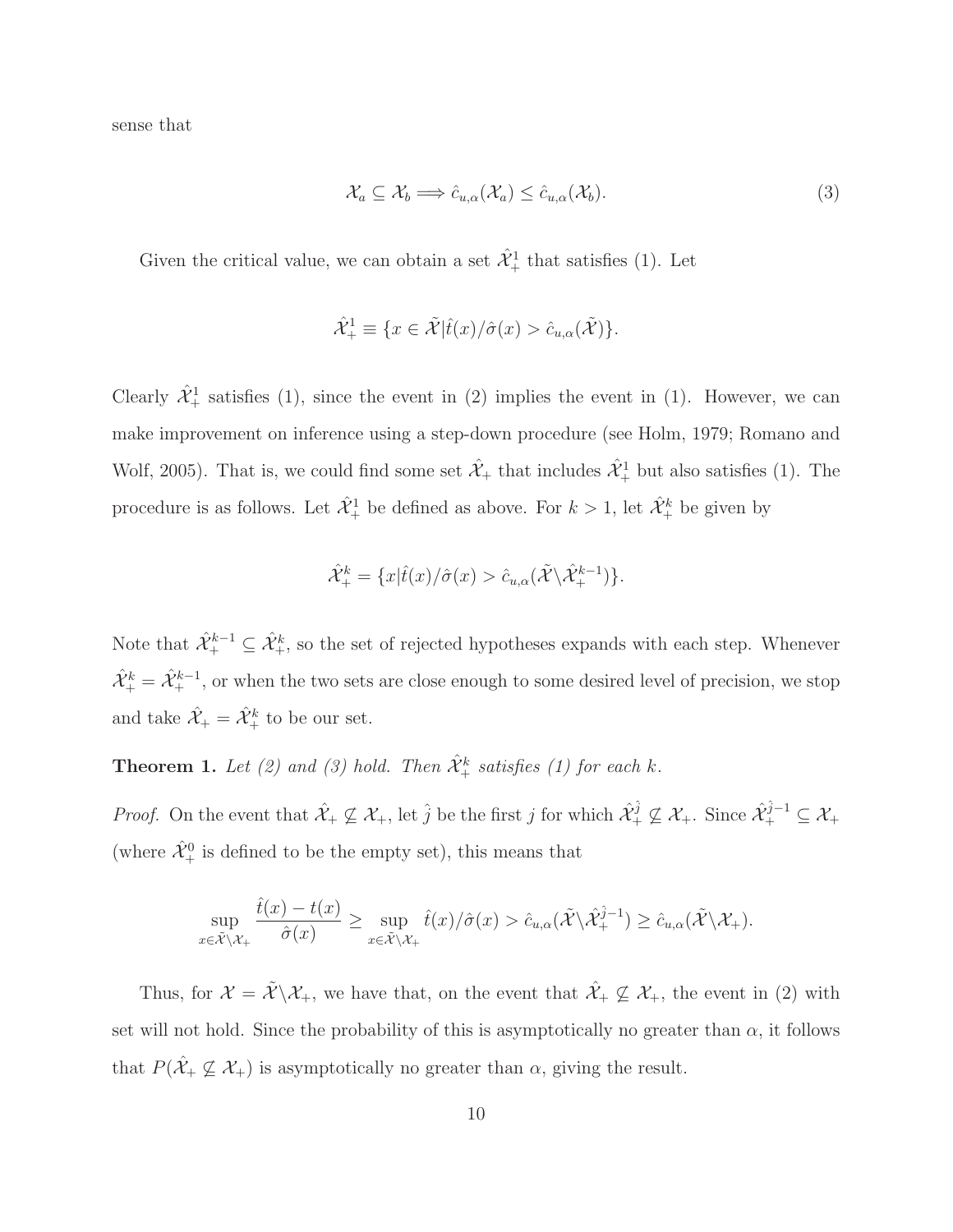Next we provide critical values that satisfy (2) for different estimators  $\hat{t}(x)$  depending whether the covariate  $X_i$  is discrete or continuous. The inference procedure described below for the discrete covariate case parallels results described in Lee and Shaikh (forthcoming) while the procedure for the continuous covariates case uses results from the literature on uniform confidence bands and is new to the treatment effect literature.

### **3.1 Discrete Covariates**

Suppose that the support of  $X_i$ ,  $\tilde{\mathcal{X}}$  is discrete and takes on a finite number of values. We write

$$
\tilde{\mathcal{X}} = \{x_1, \dots, x_\ell\}.
$$
\n<sup>(4)</sup>

In this setting, we may estimate the treatment effect  $\hat{t}(x)$  with the sample analogue. Let  $N_{0,x} = \sum_{i=1}^n 1(D_i = 0, X_i = x)$  be the number of observations for which  $X_i = x$  and  $D_i = 0$ , and let  $N_{1,x} = \sum_{i=1}^n 1(D_i = 1, X_i = x)$  be the number of observations for which  $X_i = x$  and  $D_i = 1$ . Let

$$
\hat{t}(x_j) = \frac{1}{N_{1,x_j}} \sum_{1 \le i \le n, D_i = 1, X_i = x_j} Y_i - \frac{1}{N_{0,x_j}} \sum_{1 \le i \le n, D_i = 0, X_i = x_j} Y_i
$$
\n
$$
(5)
$$

We estimate the variance using

$$
\hat{\sigma}^{2}(x_{j}) = \frac{1}{N_{1,x_{j}}} \sum_{1 \leq i \leq n, D_{i}=1, X_{i}=x_{j}} \left(Y_{i} - \frac{1}{N_{1,x_{j}}} \sum_{1 \leq i \leq n, D_{i}=1, X_{i}=x_{j}} Y_{i}\right)^{2} / N_{1,x_{j}}
$$

$$
+ \frac{1}{N_{0,x_{j}}} \sum_{1 \leq i \leq n, D_{i}=0, X_{i}=x_{j}} \left(Y_{i} - \frac{1}{N_{0,x_{j}}} \sum_{1 \leq i \leq n, D_{i}=0, X_{i}=x_{j}} Y_{i}\right)^{2} / N_{0,x_{j}}.
$$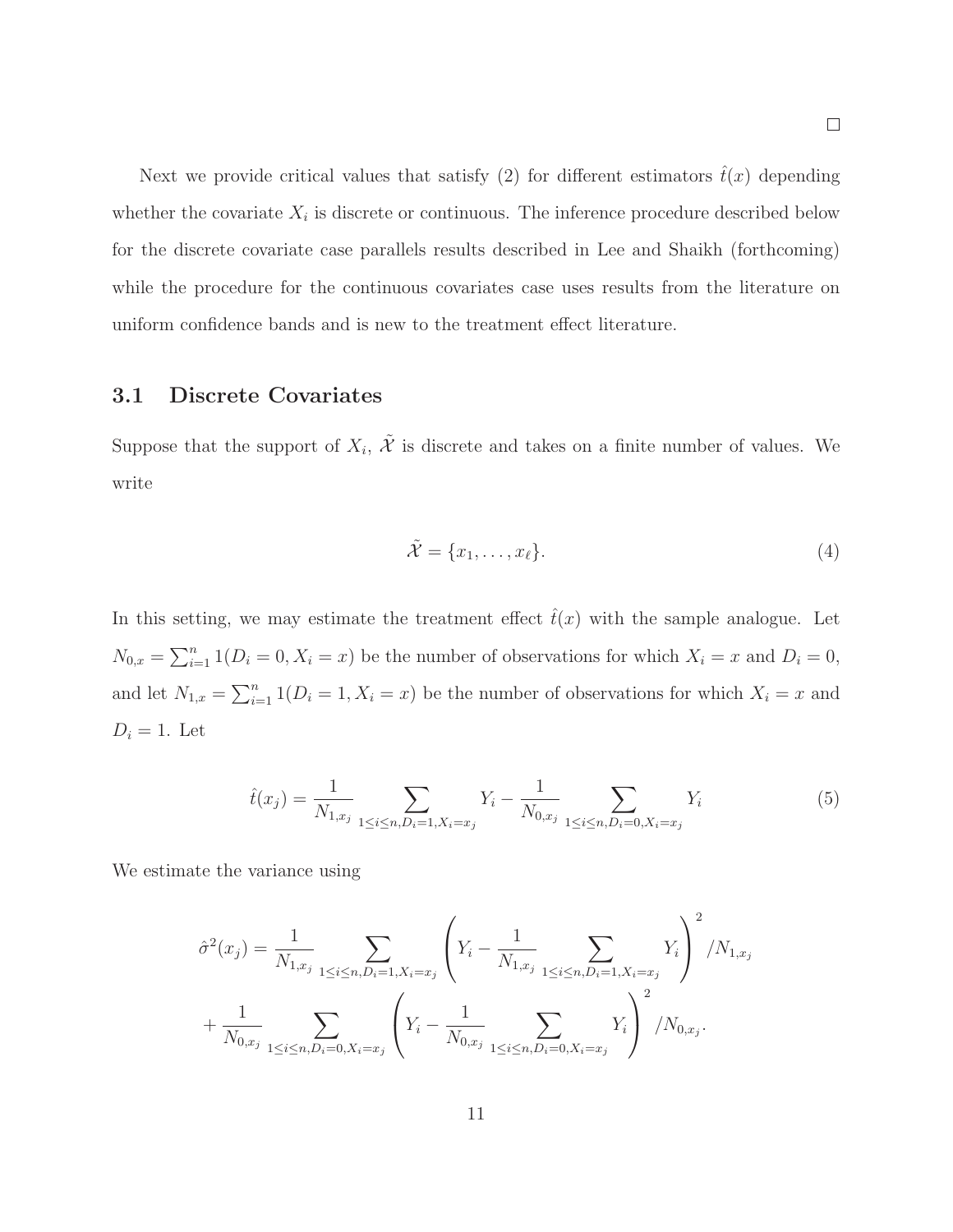Under an i.i.d. sampling scheme,  $\{(\hat{t}(x_j) - t(x_j))/\hat{\sigma}_j(x_j)\}_{j=1}^{\ell}$  converges in distribution to an  $\ell$  dimensional joint normal random variable. Thus, one can choose  $\hat{c}_{u_{\alpha}}(\mathcal{X})$  to be the  $1 - \alpha$  quantile of the maximum of  $|\mathcal{X}|$  independent normal random variables where  $|\mathcal{X}|$  is the number of elements in  $\mathcal{X}$ . Some simple calculations show that this gives

$$
\hat{c}_{u,\alpha}(\mathcal{X}) = \Phi^{-1}\left( (1-\alpha)^{1/|\mathcal{X}|} \right) \tag{6}
$$

where  $\Phi$  is the cdf of a standard normal variable. For ease of calculation, we can also use a conservative Bonferroni procedure, which uses Bonferonni's inequality to bound the distribution of  $|\mathcal{X}|$  variables with standard normal distributions regardless of their dependence structure. The Bonferonni critical value is given by

$$
\hat{c}_{u,\alpha}(\mathcal{X}) = \Phi^{-1} \left( 1 - \alpha / |\mathcal{X}| \right). \tag{7}
$$

The Bonferroni critical values will be robust to correlation across the covariates (although  $\hat{\sigma}$ would have to be adjusted to take into account serial correlation across the outcomes for a given  $x$ ).

Both of these critical values will be valid as long as we observe i.i.d. data with finite variance where the probability of observing each treatment group is strictly positive for each covariate.

**Theorem 2.** Suppose that the data are iid and  $P(D_i = d, X_i = x_j)$  is strictly positive and  $Y_i$  has finite variance conditional on  $D_i = d, X_i = x_j$  for  $d = 0, 1$  and  $j = 1, ..., \ell$ , and that the conditional exogeneity assumption 1 holds. Then the critical values defined in (6) and  $(7)$  both satisfy  $(2)$  and  $(3)$ .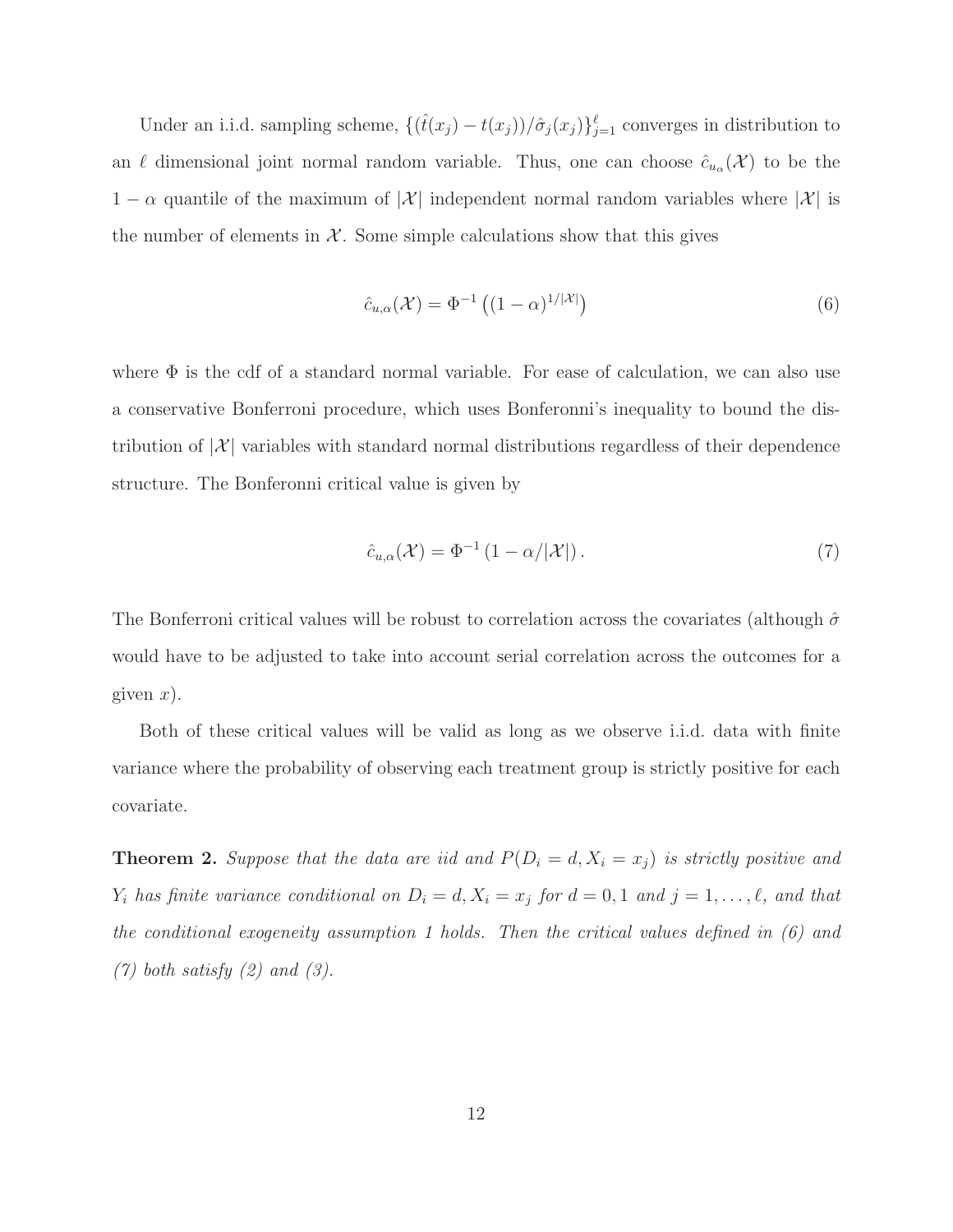#### **3.2 Continuous Covariates**

For the case of a continuous conditioning variable, we can use results from the literature on uniform confidence bands for conditional means to obtain estimates and critical values that satisfy (2) (see, among others, Neumann and Polzehl, 1998; Claeskens, 2003; Chernozhukov, Lee, and Rosen, 2011). For convenience, we describe the procedure here for multiplier bootstrap confidence bands based on local linear estimates, specialized to our case.

Let  $m_1(x) = E(Y_i(1)|X_i = x)$  and  $m_0(x) = E(Y_i(0)|X_i = x)$  be the average of potential outcomes with and without the treatment intervention given a fixed value of the covariate  $X_i$ . Under Assumption 1,

$$
m_j(x) = E(Y_i(j)|X_i = x) = E(Y_i(j)|X_i = x, D_i = j) = E(Y_i|X_i = x, D_i = j), \ \ j = 0, 1.
$$

Let  $X_i = (X_{i1} \dots X_{id})$  and  $x = (x_1 \dots x_d)$ . For a kernel function K and a sequence of bandwidths  $h_1 \to 0$ , define the local linear estimate  $\hat{m}_1(x)$  of  $m_1(x)$  to be the intercept term a for the coefficients a and  ${b_j}_{j=1}^d$  that minimize

$$
\sum_{1 \le i \le n, D_i = 1} \left[ Y_i - a - \sum_{j=1}^d b_j (X_{i,j} - x_j) \right]^2 K((X_i - x)/h_1)
$$

Similarly, define  $\hat{m}_0(x)$  to be the corresponding estimate of  $m_0(x)$  for the control group with  $D_i = 0$  and  $h_0$  the corresponding sequence of bandwidths. Let  $\hat{\varepsilon}_i = Y_i - D_i \hat{m}_1(x) - (1 D_i$ ) $\hat{m}_0(x)$  be the residual for individual i. Then define the standard error  $s_1(x)$  of estimator  $\hat{m}_1(x)$  as

$$
s_1^2(x) = \frac{\sum_{1 \le i \le n, D_i=1} [\hat{\varepsilon}_i K((X_i - x)/h_1)]^2}{\left[\sum_{1 \le i \le n, D_i=1} K((X_i - x)/h_1)\right]^2}
$$

and similarly define  $s_0(x)$  for  $\hat{m}_0(x)$ .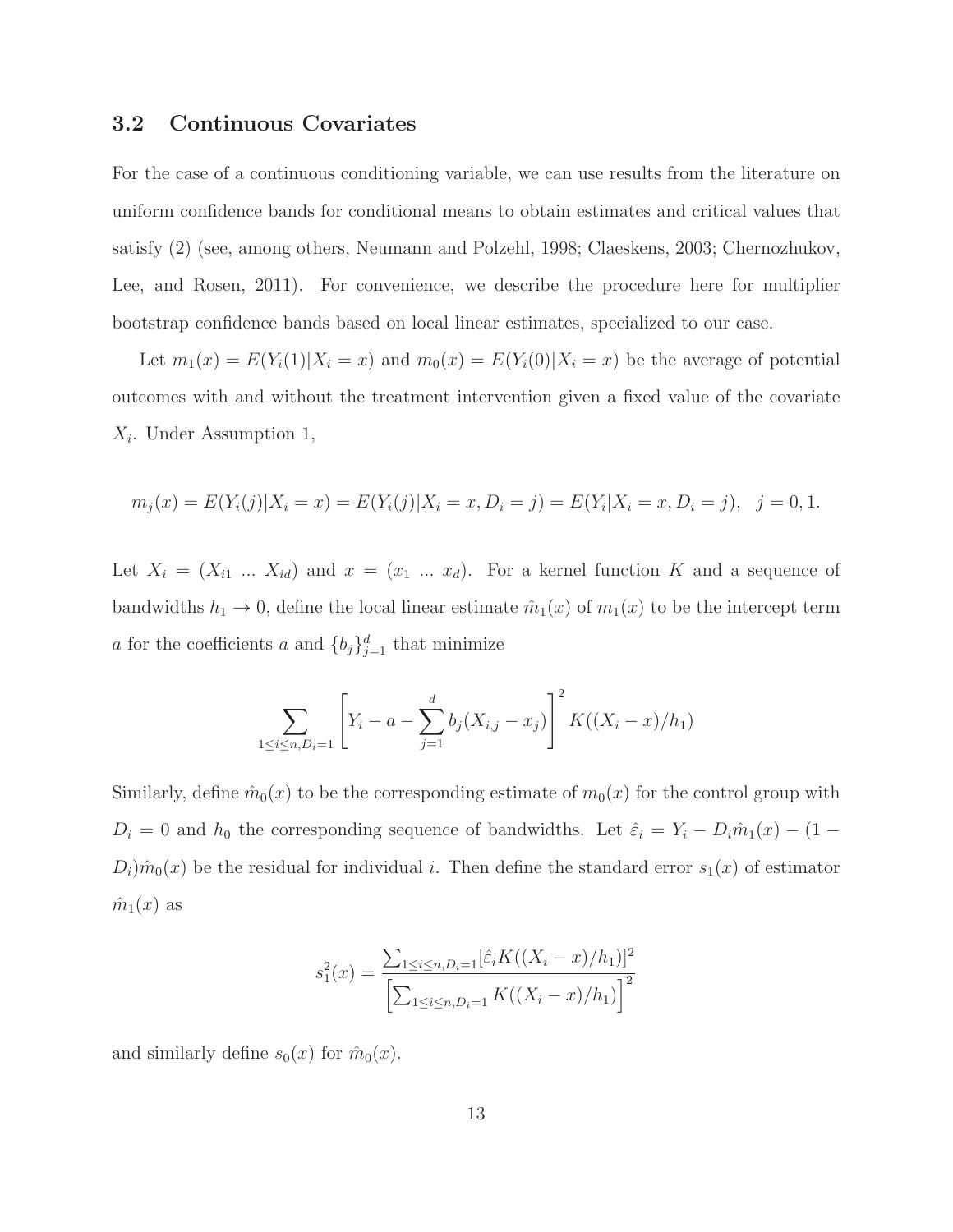Let  $n_1$  and  $n_0$  denote the sample sizes for the treatment and control group respectively. Let the estimator for the conditional average treatment effect be  $\hat{t}(x) = \hat{m}_1(x) - \hat{m}_0(x)$  and its standard error  $\hat{\sigma}(x) = \sqrt{s_1^2(x) + s_0^2(x)}$ . To obtain the asymptotic properties of  $\hat{t}(x)$ , we use the following smoothness assumptions and assumptions on kernel function and bandwidths, which specialize regularity conditions given in Chernozhukov, Lee, and Rosen (2011) to our case.

- **Assumption 2.** 1. The observations  $\{(X_i, D_i, Y_i)\}_{i=1}^n$  are iid and  $P(D_i = 1 | X_i = x)$  is bounded away from zero and one.
	- 2.  $m_0(x)$  and  $m_1(x)$  are twice continuously differentiable and X is convex.
	- 3.  $X_i|D_i = d$  has a conditional density that is bounded from above and below away from zero on X for  $d \in \{0, 1\}$ .
	- 4.  $Y_i$  is bounded by a nonrandom constant with probability one.
	- 5.  $(Y_i m_d(x))|X_i = x, D_i = d$  has a conditional density that is bounded from above and from below away from zero uniformly over  $x \in \mathcal{X}$  and  $d \in \{0,1\}$
	- 6. The kernel K has compact support and two continuous derivatives, and satisfies  $\int uK(u)\,du =$ 0 and  $\int K(u) du = 1$ .
	- 7. The bandwidth for the untreated group,  $h_0$ , satisfies the following asymptotic relations as  $n \to \infty$ :  $nh_0^{d+2} \to \infty$  and  $nh_0^{d+4} \to 0$  at polynomial rates. In addition, the same conditions hold for the bandwidth  $h_1$  for the treated group.

To approximate the supremum of this distribution over a nondegenerate set, we follow Neumann and Polzehl (1998) and Chernozhukov, Lee, and Rosen (2011) and approximate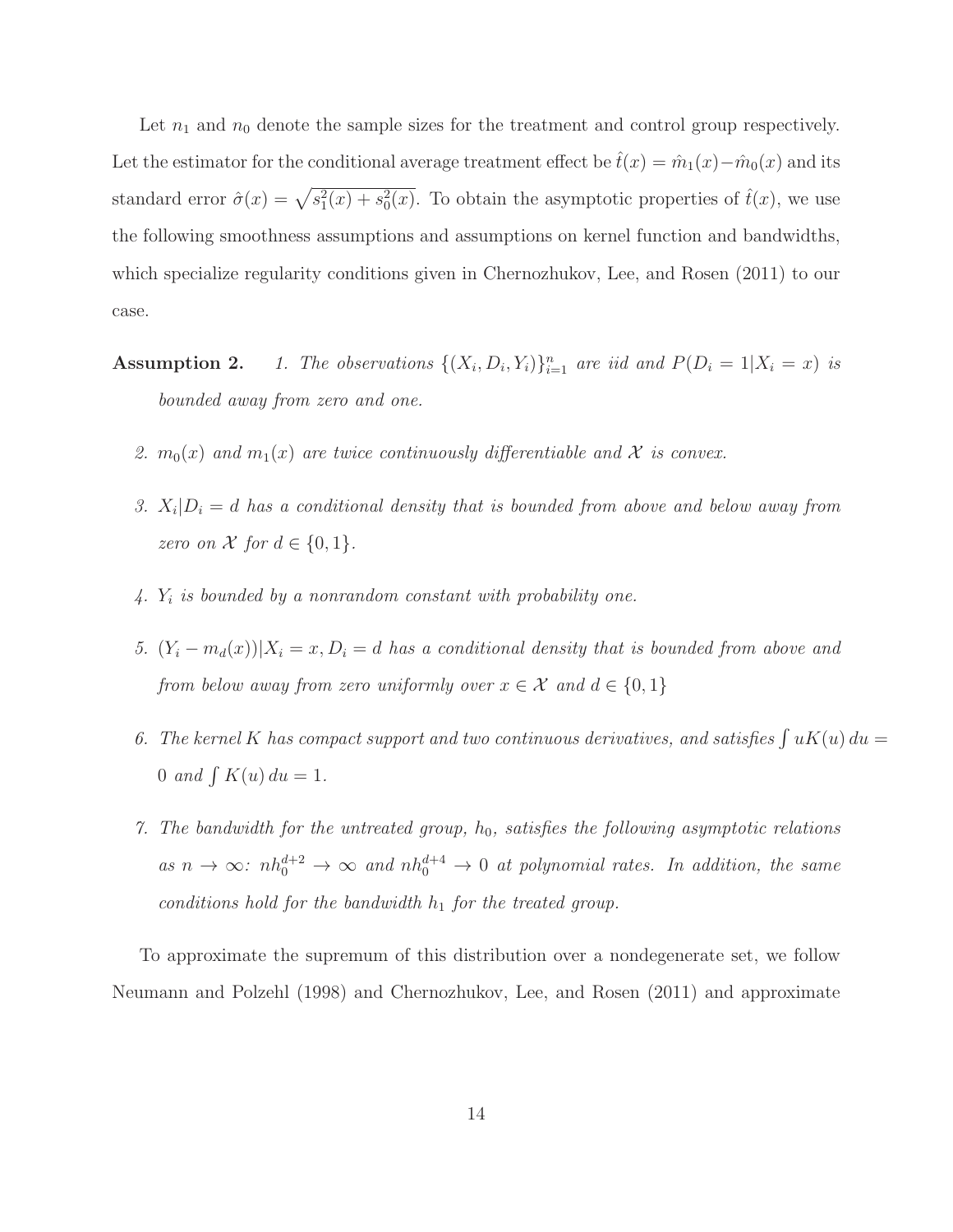$\hat{m}_1$  and  $\hat{m}_0$  by simulating and using the following multiplier processes

$$
\hat{m}_1^*(x) \equiv \frac{\sum_{1 \le i \le n, D_i = 1} \eta_i \hat{\varepsilon}_i K((X_i - x)/h_1)}{\sum_{1 \le i \le n, D_i = 1} K((X_i - x)/h_1)}
$$

and

$$
\hat{m}_0^*(x) \equiv \frac{\sum_{1 \le i \le n, D_i = 0} \eta_i \hat{\varepsilon}_i K((X_i - x)/h_0)}{\sum_{1 \le i \le n, D_i = 0} K((X_i - x)/h_0)}
$$

where  $\eta_1, \ldots, \eta_n$  are iid standard normal variables drawn independently of the data. To form critical values  $\hat{c}_{u,\alpha}(\mathcal{X})$ , we simulate S replications of n iid standard normal variables  $\eta_1,\ldots,\eta_n$  that are drawn independently across observations and bootstrap replications. For each bootstrap replication, we form the test statistic

$$
\sup_{x \in \mathcal{X}} \frac{\hat{t}^*(x)}{\hat{\sigma}(x)} = \sup_{x \in \mathcal{X}} \frac{\hat{m}_1^*(x) - \hat{m}_0^*(x)}{\hat{\sigma}(x)}.
$$
\n(8)

The critical value  $\hat{c}_{u,\alpha}(\mathcal{X})$  is taken to be the  $1-\alpha$  quantile of the empirical distribution of these S simulated replications.

**Theorem 3.** Under Assumptions 1 and 2, the multiplier bootstrap critical value  $\hat{c}_{u,\alpha}(\mathcal{X})$ defined above satisfies (2) and (3).

Proof. The critical value satisfies (2) by the arguments in Example 7 of Chernozhukov, Lee, and Rosen (2011) (the conditions in that example hold for the treated and untreated observations conditional on a probability one set of sequences of  $D_i$ ; the strong approximations to  $\hat{m}_0(x)$  and  $\hat{m}_1(x)$  and uniform consistency results for  $s_1(x)$  and  $s_2(x)$  then give the corresponding approximation for  $(\hat{m}_1(x) - \hat{m}_0(x))/\hat{\sigma}(x)$ . Condition (3) is satisfied by construction.  $\Box$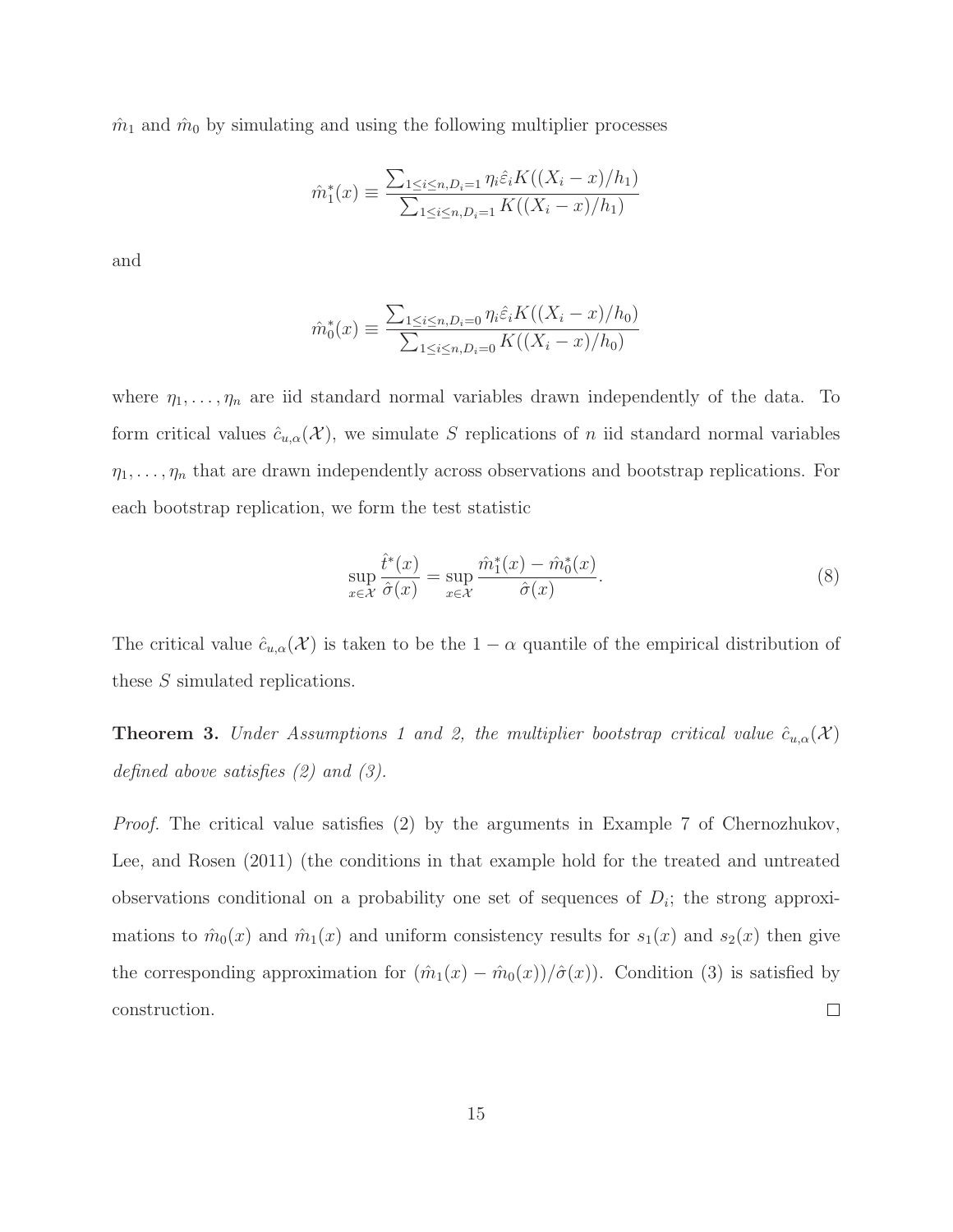### **3.3 Extension: Testing for Treatment Effect Heterogeneity**

The inference procedure described above can be easily modified to test for treatment effect heterogeneity. Let t be the (unconditional) average treatment effect. The null hypothesis of treatment effect heterogeneity is

$$
H_0: t(x) = t \quad \forall x.
$$

Let  $\mathcal{X}_{+-} = \{x | t(x) \neq t\}$  and  $\hat{\mathcal{X}}_{+-}$  be an estimated set that satisfies

$$
\liminf_{n} P(\hat{X}_{+-} \subseteq X_{+-}) \ge 1 - \alpha.
$$

The probability that  $\hat{\mathcal{X}}_{+-}$  include a value/values of x such that  $t(x) = t$  cannot exceed the significance level  $\alpha$ . Then the decision rule of the test is to reject  $H_0$  if the set  $\hat{\mathcal{X}}_{+-}$  is nontrivial.

The set  $\hat{\mathcal{X}}_{+-}$  is in fact more informative than simply testing the null hypothesis of no treatment effect heterogeneity. It also helps researchers to determine for which values of the conditioning covariate  $X_i$  the conditional average treatment effect differs from the average over the entire population. Its estimation is a simple extension of the estimation of  $\hat{\mathcal{X}}_+$ described above. Let  $\hat{c}_{|u|,\alpha}(\mathcal{X})$  be a critical value that satisfies

$$
\liminf_n P\left(\sup_{x\in\mathcal{X}}\left|\frac{\widehat{t}(x)-\widehat{t}-(t(x)-t)}{\widehat{\sigma}(x)}\right|\leq \widehat{c}_{|u|,\alpha}(\mathcal{X})\right)\geq 1-\alpha,
$$

where  $\hat{t} = \frac{1}{n} \sum_{i=1}^{n} \hat{t}(X_i)$  is a consistent estimate of t. For discrete  $X_i$  values, the Bonferroni bound  $\hat{c}_{|u|,\alpha}(\mathcal{X})=\Phi^{-1}(1-\alpha/(2|\mathcal{X}|))$  suffices. For continuous  $X_i$  values,  $\hat{c}_{|u|,\alpha}(\mathcal{X})$  is the  $1-\alpha$ quantile of the empirical distribution of simulated multiplier processes that approximates the supremum of the absolute value of the demeaned process  $\frac{\hat{t}(x)-\hat{t}-(t(x)-t)}{\hat{\sigma}(x)}$  over the nondegenerate set  $\mathcal{X}$ .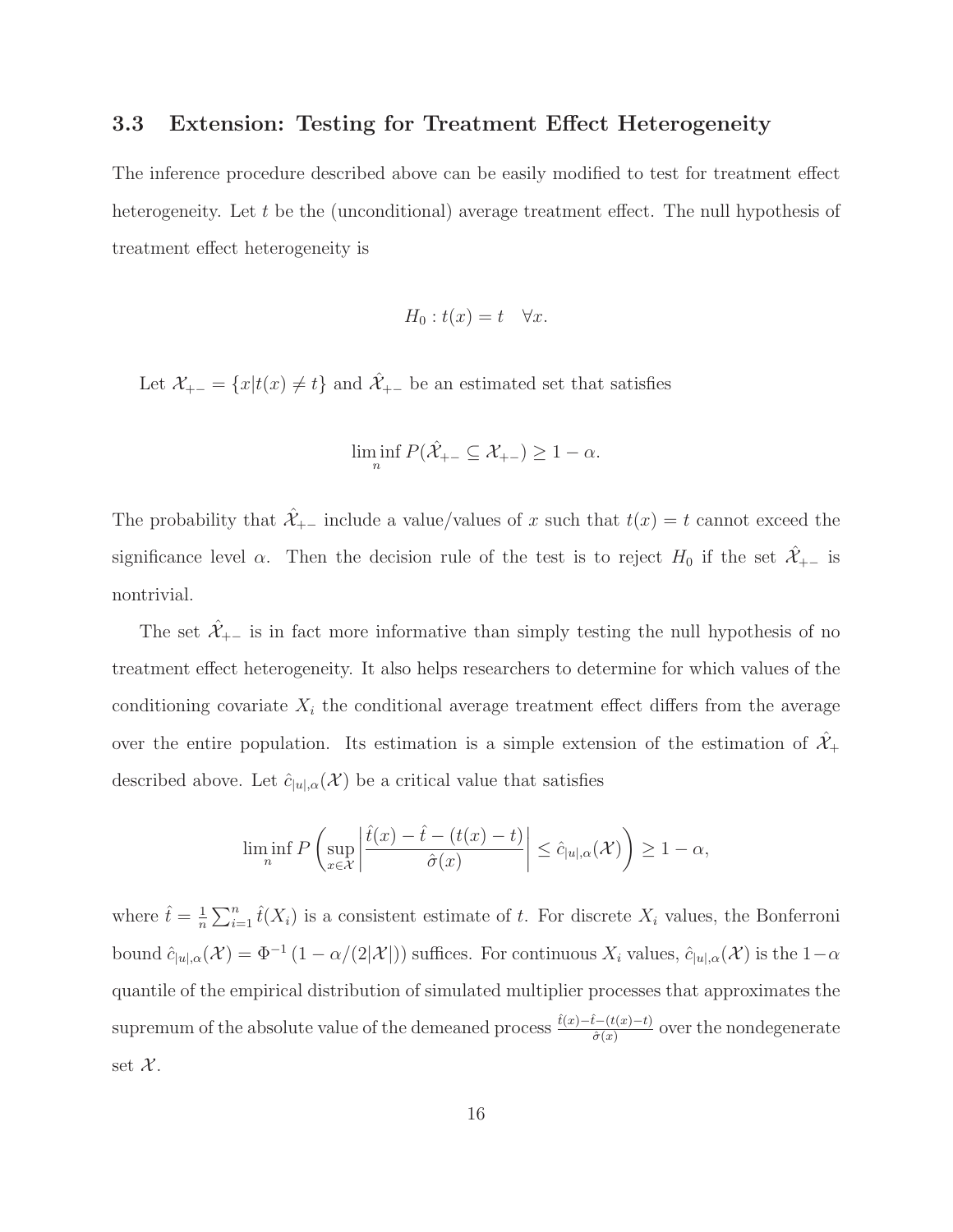Let  $\hat{\mathcal{X}}_{+-}^1 \equiv \{x \in \tilde{\mathcal{X}} \mid |(\hat{t}(x) - \hat{t})/\hat{\sigma}(x)| > \hat{c}_{|u|,\alpha}(\tilde{\mathcal{X}})\}\.$  For  $k > 1$ , let  $\hat{\mathcal{X}}_{+-}^k = \{x\mid |(\hat{t}(x) - \hat{t})/\hat{\sigma}(x)| > \hat{c}_{|u|,\alpha}(\tilde{\mathcal{X}})\}\.$  $\hat{t}/\hat{\sigma}(x)| > \hat{c}_{|u|,\alpha}(\tilde{\mathcal{X}} \setminus \hat{\mathcal{X}}_{+-}^{k-1})\}.$  When  $\hat{\mathcal{X}}_{+-}^k = \hat{\mathcal{X}}_{+-}^{k-1}$ , or when the two sets are close enough to some desired level of precision, stop and take  $\hat{\mathcal{X}}_{+-} = \hat{\mathcal{X}}_{+-}^k$ .

### **4 Monte Carlos**

In this section we investigate the small sample behavior of our proposed inference procedure for optimal treatment assignment. We consider three data generating processes (DGPs) for the conditioning variable  $X_i$ , the outcome  $Y_i$  and the treatment indicator  $D_i$ .

DGP1:  $X_i \sim U(0, 1)$ ,  $e_i \sim N(0, 0.5^2)$ ,  $v_i \sim N(0, 1)$ ,  $D_i = 1(0.1X_i + v_i > 0.55)$ ,  $Y_i =$  $6(X_i - 1/2)^21(D_i = 1) + e_i;$ 

DGP2:  $X_i \sim U(0, 1), e_i \sim N(0, 0.5^2), v_i \sim N(0, 1), D_i = 1(0.1X_i + v_i > 0.55), Y_i =$  $\sin(10X_i + 1)1(D_i = 1) + e_i;$ 

DGP3:  $X_i \sim U(0, 1), e_i \sim N(0, 0.5^2), v_i \sim N(0, 1), D_i = 1(0.1X_i + v_i > 0.55), Y_i =$  $6(X_i - 1/2)^2 + e_i$ .

The unconfoundedness assumption is satisfied in all three DGPs. The conditional average treatment effect  $t(x)$  is the difference between the conditional mean  $m_1(x) = E(Y_i|X_i =$  $x, D_i = 1$  and  $m_0(x) = E(Y_i | X_i = x, D_i = 0)$ . In the first DGP  $t(x) = 6(x - 1/2)^2$  lies always above zero except for one tangent point. In the second DGP  $t(x) = \sin(10x + 1)$  is positive in some parts of the  $X_i$  support and negative in the other parts.  $t(x)$  is uniformly zero in the third DGP.

For each DGP, datasets are generated with three different sample sizes and repeated 500 times. The conditional mean  $m_0(x)$  and  $m_1(x)$  are estimated using local linear estimation with Epanechnikov kernel and bandwidths chosen by following rule of thumb:

$$
h_l = \hat{h}_{l,ROT} \times \hat{s}_l \times n_l^{1/5 - 1/4.75} \quad l = 0, 1,
$$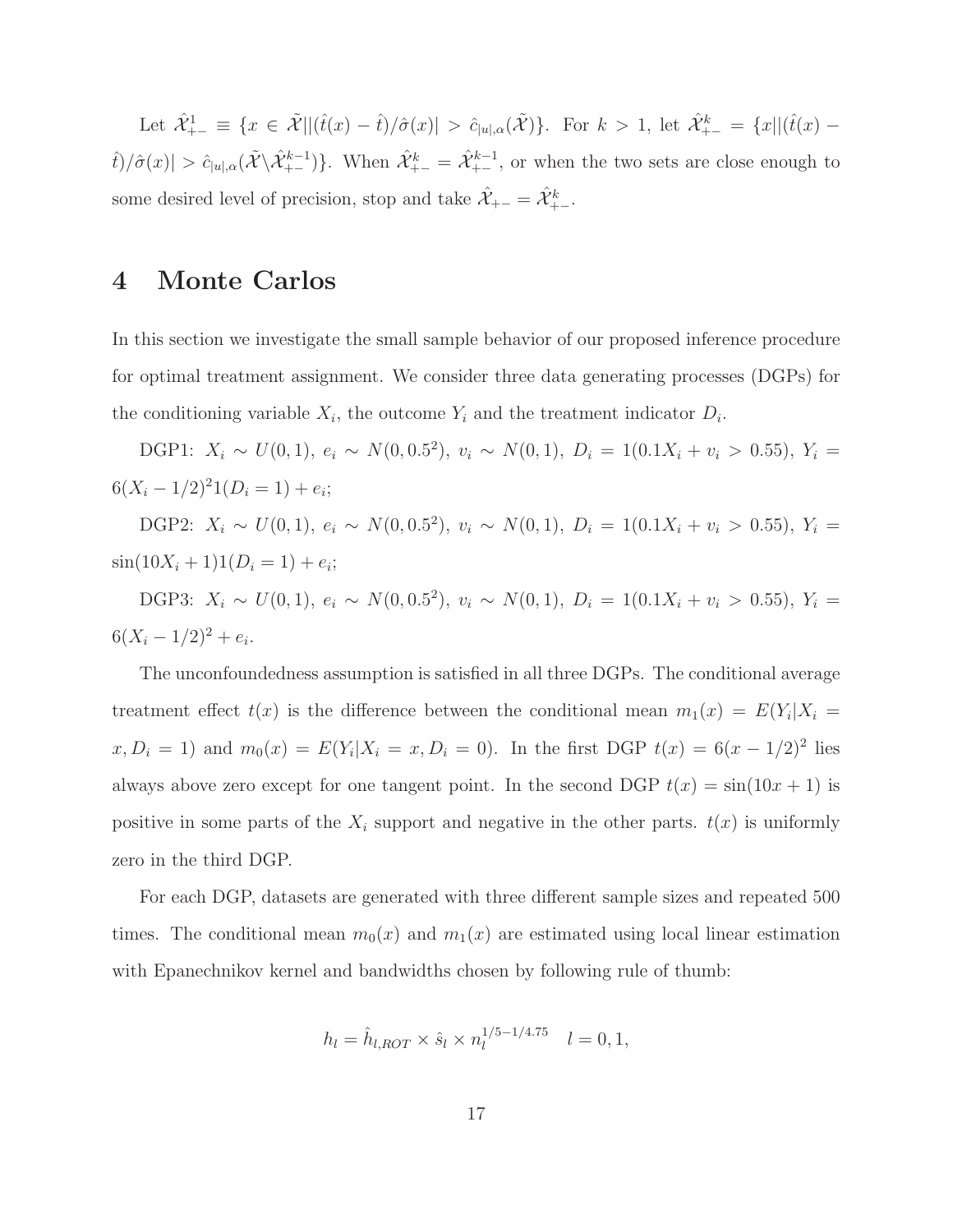where  $\hat{s}_l$  is the standard deviation of  $X_i$  in subsample  $D_i = l$ ,  $h_{l,ROT}$  the rule of thumb bandwidth that minimizes weighted Mean Integrated Square Error (MISE) of the local linear estimator with studentized  $X_i$  values and  $n_l^{1/5-1/4.75}$  a scalar that ensures under-smoothing.  $\hat{h}_{l,ROT}$  is given by Fan and Gijbels (1996):

$$
\hat{h}_{l,ROT} = 1.719 \left[ \frac{\tilde{\sigma}_l^2 \int w(x) dx}{n_l^{-1} \sum_{i=1}^{n_l} \left\{ \tilde{m}_l^{(2)}(X_i) \right\}^2 w(X_i)} \right]^{1/5} n_l^{-1/5},
$$

where  $\tilde{m}_{l}^{(2)}$  is the second-order derivative of the quartic parametric fit of  $m_{l}(x)$  with studentized  $X_i$  and  $\tilde{\sigma}_l^2$  is the sample average of squared residuals from the parametric fit.  $w(.)$  is a weighting function, which is set to 1 in this section. The computation is carried out using the np package in R (see Hayfield and Racine, 2008). For each of the repeated simulations of each DGP and sample size, the local linear estimator  $\hat{t}(x)$  is evaluated at 500 equally spaced grids on the support of X, or [0,1]. The supremum of the studentized  $\hat{t}(x)$  is equal to the maximum of the 500 estimates. The critical value is dependent on sample distribution and is calculated using the multiplier bootstrap method with  $S = 500$  for each simulated dataset.

Before reporting the Monte Carlo results for all 500 simulations, we first illustrate the implementation of our proposed inference procedure using graphs. The left panel of Figure 1 reports the true CATEs (in black) and the local linear estimates (in blue) of the CATEs based on one randomly simulated sample of size 500. The right panel reports studentized CATE estimates (in dark red), the true optimal treatment set  $\mathcal{X}_+$  (in black) and the proposed inference region  $\hat{\mathcal{X}}_+$  (in blue) for the optimal treatment set. The optimal treatment set is constructed by all x values with positive CATE. The confidence region  $\hat{\mathcal{X}}_+$  includes all x values with studentized CATE estimates lying above the smallest step-down critical value (shown by the lowest blue horizontal line). The step-down critical values are different in each step until convergence because, as is discussed in the theoretical section, the sets of  $x$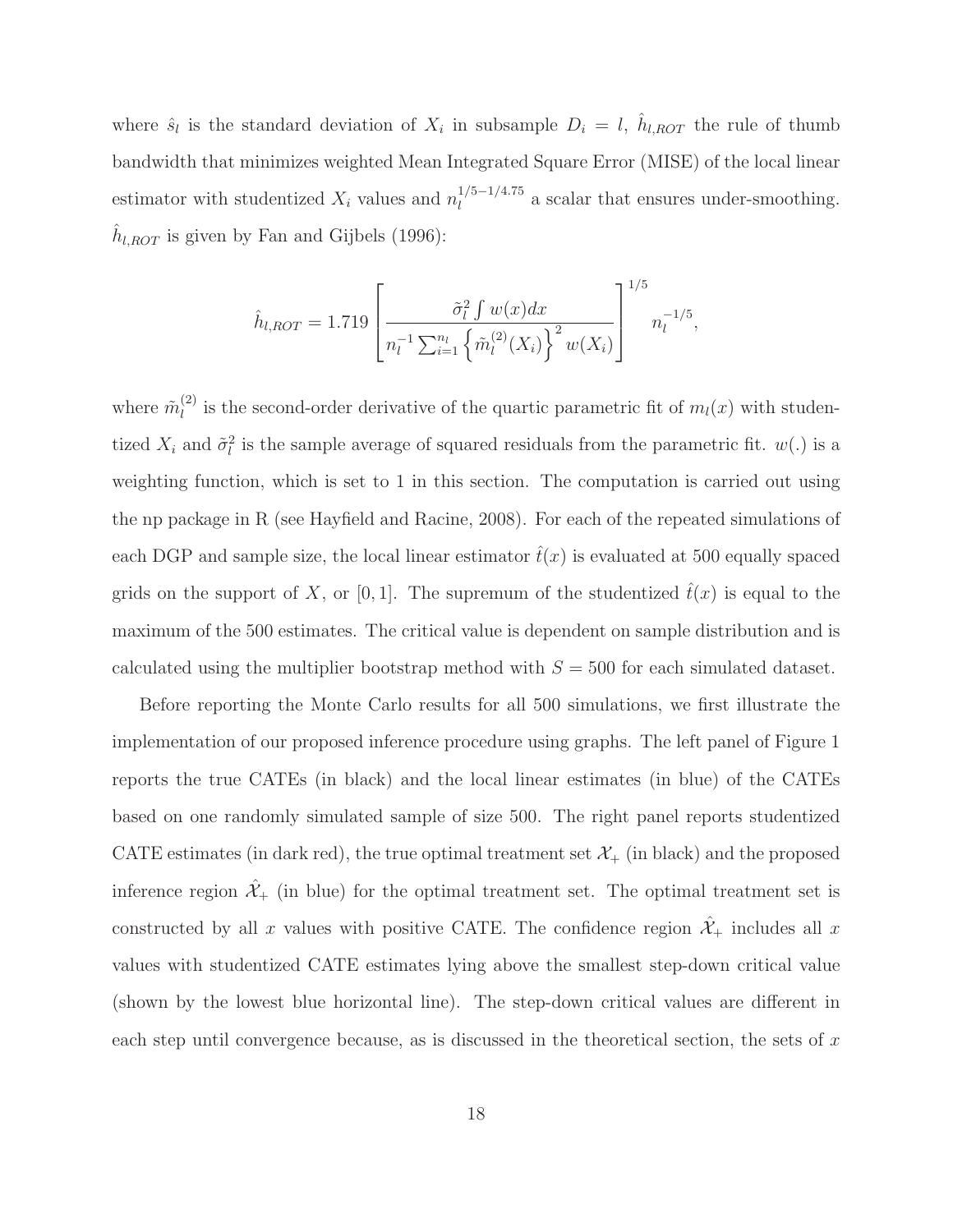values used to calculate the supremum of the CATE estimates are different. On the graphs, these different sets are shown by the region covered by the blue horizontal line. The total number of steps taken in critical value calculation is reported in the subtitles of each graph in the right panel.

The confidence region  $\hat{\mathcal{X}}_+$  for the optimal treatment set controls familywise error rates properly. As a comparison, the right panel of Figure 1 also reports treatment sets (in red) based on pointwise confidence bands. These sets are constructed as the region where the studentized CATE estimates lie above 1.645, the 95% quantile of standard normal distribution.

We see from the graphs that the local linear estimator works reasonably well. As is expected, the proposed confidence regions are always smaller than the pointwise treatment sets. That is because the latter actually does not control the error rate correctly. Figure for DGP3 gives an example where the pointwise treatment set gives very misleading treatment assignment information regarding a policy treatment that has no effect at all. The step-down method improves the power of the inference procedure for both DGP1 and DGP2. As is noted in the figure subtitle, the total number of steps for critical value calculation is 4 for DGP1 and 3 for DGP2. The step-down refinement does not lead to improvement for DGP3 because the initial confidence region is a null set.

Although the simulation that makes Figure 1 is specially selected for illustration purposes, the good performance of the proposed inference procedural holds throughout all simulations. Columns (3)-(6) and (9)-(12) in Table 1 report the size and power of the proposed treatment set  $\hat{\mathcal{X}}_+$  obtained with and without applying the step-down refinement of critical values. The associated nominal familywise error rate is 0.05 for columns (3)-(6) and 0.1 for columns (9)- (12). The size measure used is the empirical familywise error rates (EFER), the proportion of repetitions where the treatment set  $\hat{\mathcal{X}}_+^1$   $(\hat{\mathcal{X}}_+^1)$  is not included in the true set  $\mathcal{X}_+$ . The power is measured by the average proportion of false hypothesis rejected (FHR), or the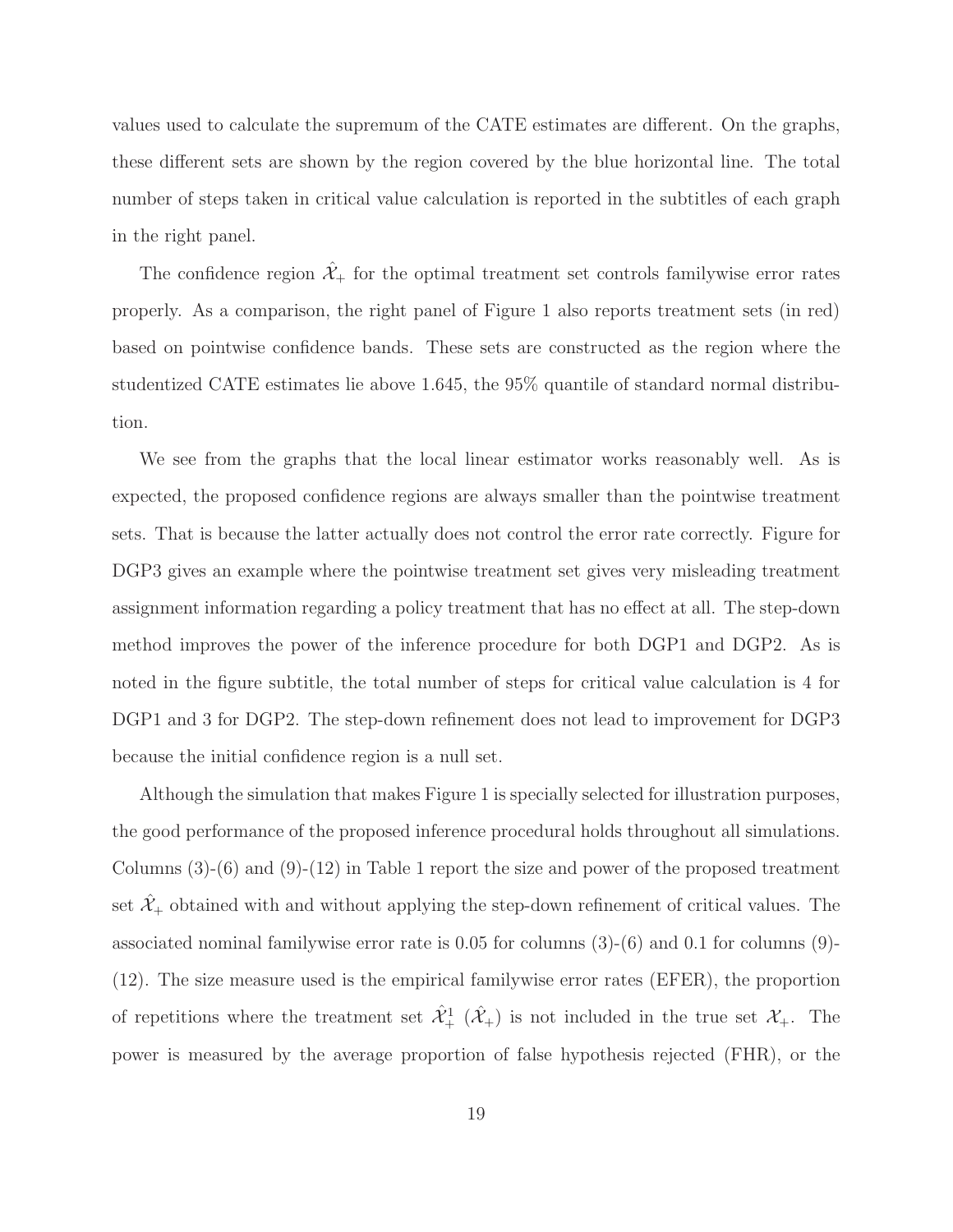average among 500 repetitions of the ratio between the length of  $\hat{\mathcal{X}}^1_+ \cap \mathcal{X}_+$   $(\hat{\mathcal{X}}_+ \cap \mathcal{X}_+)$  and the length of the true optimal treatment set  $\mathcal{X}_+$ . The size measure is denoted in the table as EFER and EFER-SD for the stepdown method. The power measure is denoted as FHR and FHR-SD for the stepdown method. We see from results reported in these columns that the proposed confidence region for the optimal treatment set have good control of familywise error rates. In the case of DGP3 where the least favorable condition of the multiple hypothesis testing holds and the conditional average treatment effect equals to zero uniformly, the empirical familywise error rates are very close to the nominal familywise error rate. Comparing results in columns  $(5)-(6)$ ,  $(11)-(12)$  to those in columns  $(3)-(4)$ ,  $(9)-(10)$ , we also see that the power of our procedure increases when step-down refinement is used for critical value calculation. The increment in power is larger when the sample size is smaller. In our empirical section below, we show see an example where applying the step-down refinement method substantially improves the inference of optimal treatment assignment.

For comparison purposes, we also report in Table 1 the size and power property of treatment sets obtained from pointwise confidence intervals, or all  $x$  values that reject the pointwise null hypothesis that  $t(x)$  is negative. Comparing results in columns (1)-(2) and (7)-(8) to their uniform counterparts, we see that the pointwise treatment sets, as expected, fail to control the familywise error rate at all. In the case of DGP3, where the true average treatment effect is zero for all x values, more than  $39\%$  (57%) of the time the pointwise set estimator discover some "fake" nonempty positive treatment set when the significance level 5% (10%) is used. Surprisingly, the probability of reporting "fake" treatment set does not seem to decrease with the increase of sample size.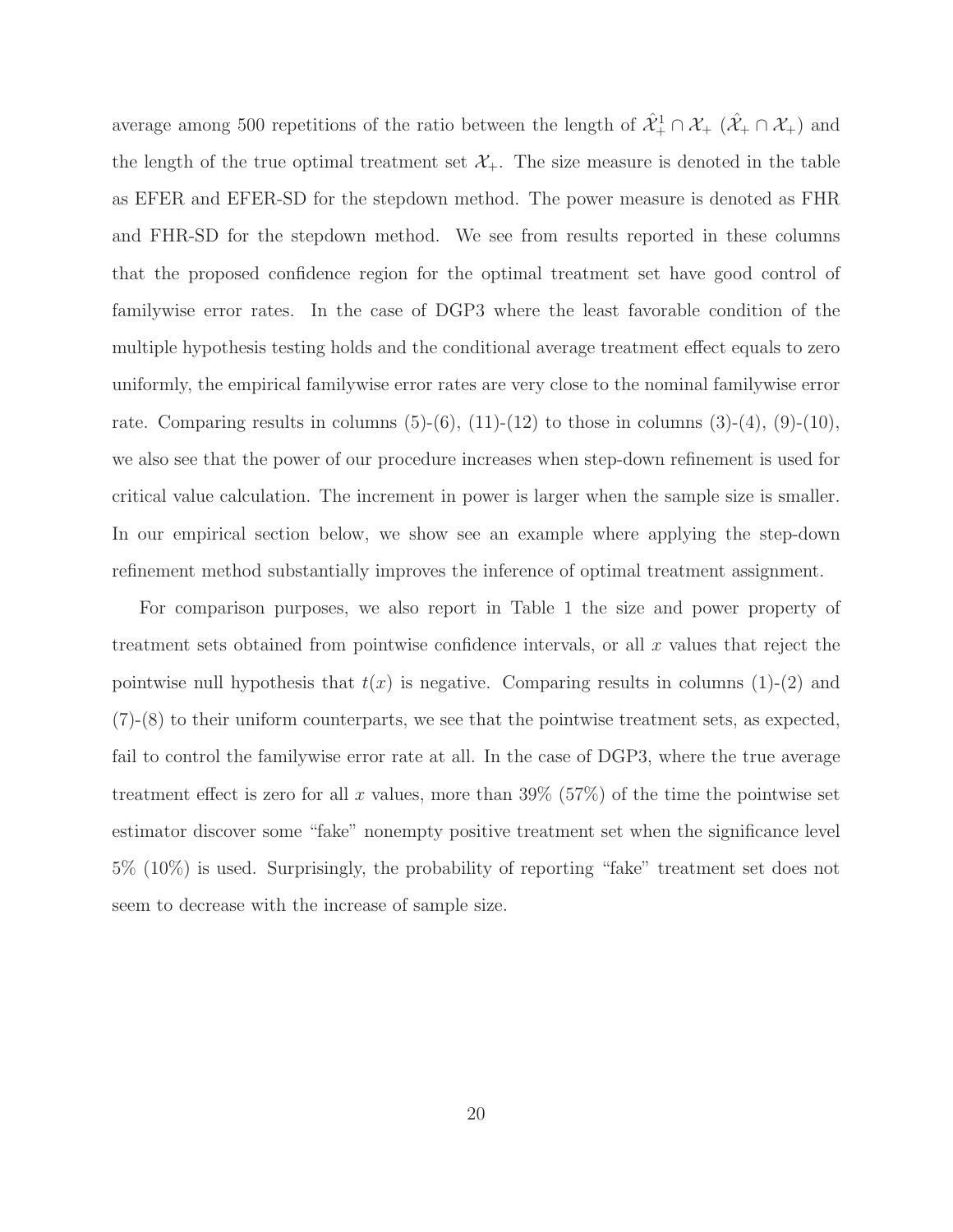### **5 Optimal Treatment Assignment for Progresa**

In this section, we demonstrate how the proposed inference procedure for optimal treatment assignment can be applied to real world policy design problems using dataset collected from the Mexican welfare program Progresa (now named Oportunidades). Progresa is a conditional cash transfer program that provides cash transfers to households in poor rural and semi-urban localities (villages) conditional on regular school attendance of their children, family visits to health centers and women's participation in health and nutrition workshops. Progresa is widely studied in the literature (c.f. Schultz, 2004). In this section we focus only on the education aspect of the program.

Before the large-scale welfare program was gradually phased in, Progresa first introduced an experiment phase in 1998 and collected high quality data about the households involved in the experiment. In the experiment phase, 506 poor localities in seven different states were randomly assigned into treated and controlled groups with probabilities 2/3 and 1/3. Given the design of the experimental phase, the impact of the cash transfer could be evaluated by comparing the average outcome between the treatment and control localities. After the experiment phase, Progresa has expanded sequentially. In 2012, Progresa had about 5.8 million recipient households in more than 187,000 localities. The treatment assignment rules used by Progresa target the poor, both in the experiment phase and in later large-scale phases. This kind of treatment assignment is generally inefficient since it does not take into consideration recipients' expected behavior with and without the treatment. In this section, we demonstrate how data collected from the experiment phase of Progresa could have been used to develop a treatment assignment rule for its later phases based on the proposed inference procedure for optimal treatment assignment. Such a treatment assignment rule utilizes the heterogeneity in treatment effects the policy intervention has on households. It targets the beneficiaries of the Progresa education program and has the advantage of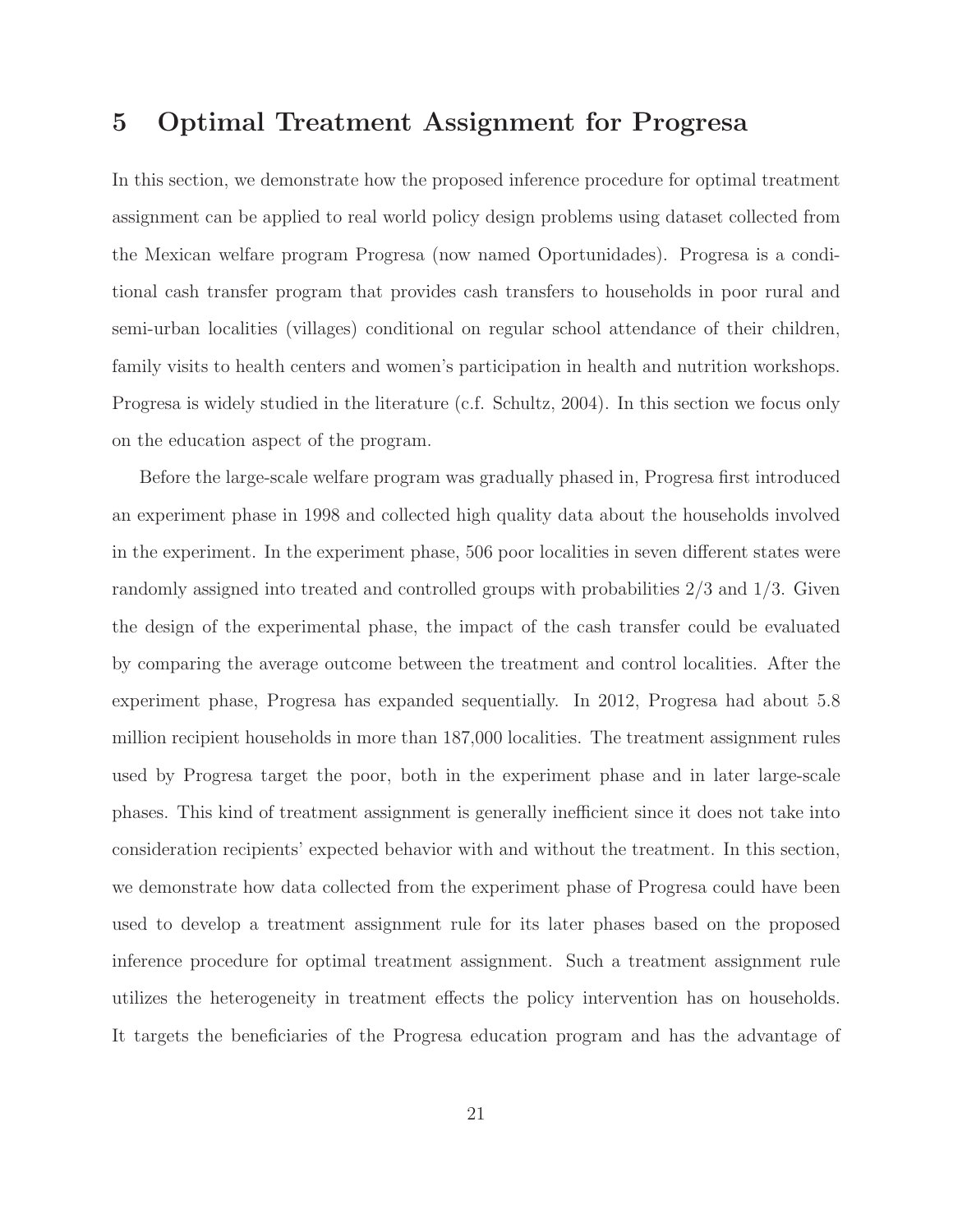controlling leakage of the benefit, which is a common problem for conditional cash transfer programs all over the world.

The dataset we use for analysis is originally from Attanasio, Meghir, and Santiago (2011). We look at boys 10-14 years old. Table 2 reports some summary statistics of the dataset. We see that although schooling is compulsory in Mexico through high school (preparatoria), it is common for children not to attend school regularly in rural areas of Mexico during the late 90s. The attendance rate drops sharply when children reach 12 years old and become ready for secondary school. It is documented in the literature that the school attendance rate for children at secondary school age is negatively correlated to households' distance to closest secondary school. Next we use households' log distance to secondary school in 1998 and children's age to estimate the average treatment effect of Progresa on school attendance. We then propose a treatment assignment rule that targets the beneficiaries and controls the leak of benefit of the conditional cash transfer program.

In the upper panel of figure 2 we estimate average school attendance in both treatment and control villages in October 1998. The discrete covariate age is treated by sample splitting. After grouping children by their cohort, average school attendance conditional on log distance is estimated by local linear method with Epanechnikov kernel and rule-of-thumb bandwidths described in Section 4. We see from the graphs that the school attendance rates drop with both age and households' distance to closest secondary school. One critique about conditional cash transfer programs like Progresa is the leakage of benefit to households who would fulfil the condition of cash transfer anyway. In the graphs, we see that the leakage of benefit is more of an issue for households with younger children (for example, households with 10 year-olds) and households living closer to secondary school (for example, households living within 2-km distance to closest secondary school).

The lower panel of Figure 2 reports the studentized conditional average treatment effect estimate as well as the proposed confidence region for optimal treatment set. Firstly, notice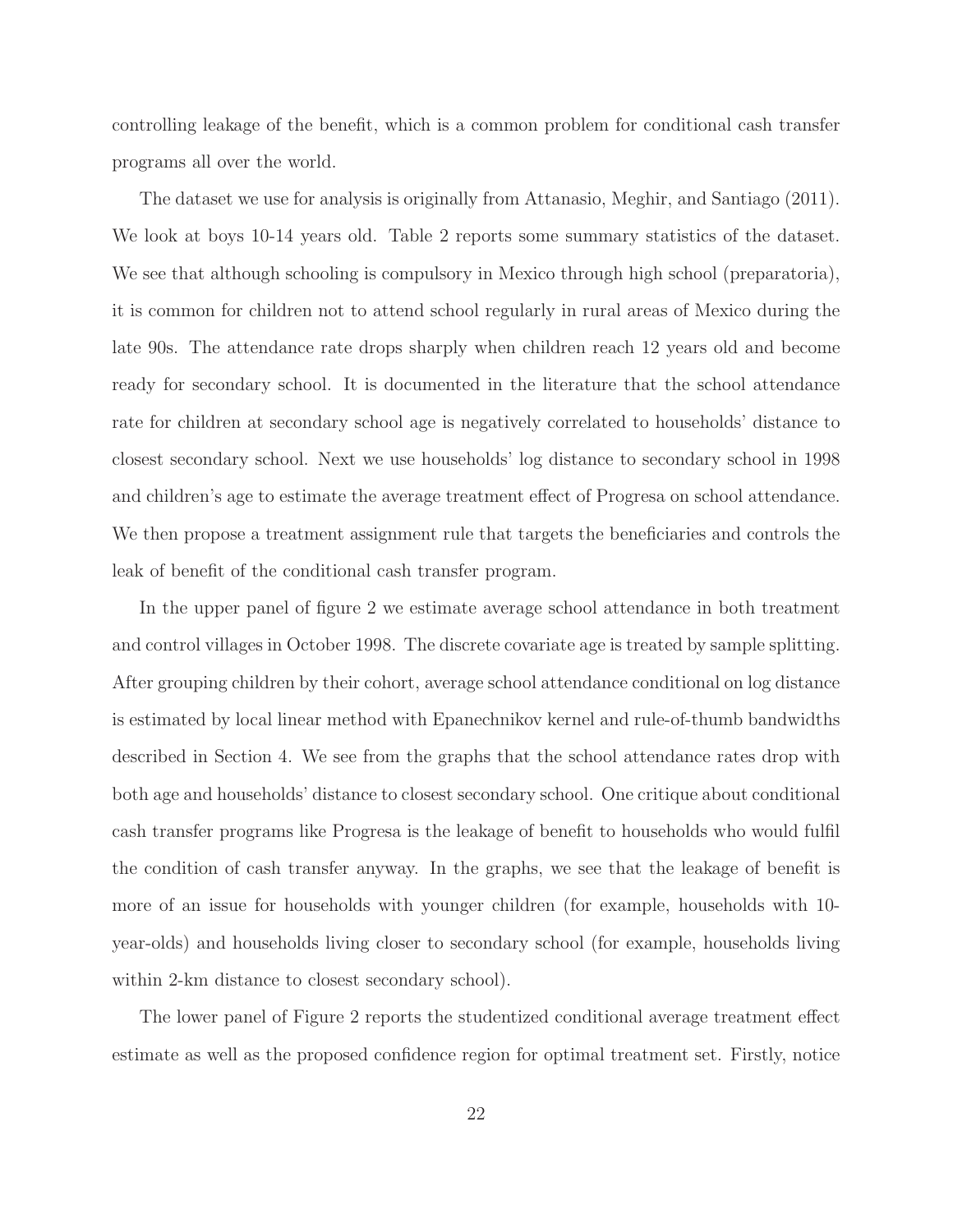that the shape of the studentized CATE estimates in the bottom panel is different from the vertical difference between the treatment and control estimates in the upper panel. This is because a large CATE estimate for households very far away from nearest secondary school could be mitigated by its large standard error, since the log distance is still right-skewed in the dataset and has small density for really large values. Secondly, since households living in the same locality could be dependent, we modify the inference of optimal treatment assignment described in Section 3 to account for data clustering. Use  $i = 1, 2, ..., N$  to denote individuals and  $j = 1, 2, ..., J$  localities in Progresa. To account for potential within-locality dependence, we substitute the multiplier processes used in (8) by  $\hat{m}_0^{**}(x)$  and  $\hat{m}_1^{**}(x)$  for the calculation of critical values of the optimal treatment set:

$$
\hat{m}_l^{**}(x) \equiv \frac{\sum_{1 \le i \le n, D_i = l} \eta_j \hat{\varepsilon}_{ij} K((X_{ij} - x)/h_l)}{\sum_{1 \le i \le n, D_i = l} K((X_{ij} - x)/h_l)}, \quad l = 0, 1,
$$

where  $\eta_1, \ldots, \eta_J$  are i.i.d. standard normal random variables drawn independently of the data. The critical value is then taken to be the  $1 - \alpha$  quantile of the empirical distribution of the supremum estimator described in (8).<sup>5</sup>

Our proposed confidence region for optimal treatment set is outlined in blue in the lower panel of Figure 2. The advantage of using such a confidence region as a treatment assignment rule is clear. By construction, the confidence region controls the leakage of benefit from conditional cash transfer. For a probability larger than 95%, every child included in the confidence region is expected to increase regular school attendance. From the figure, we see

<sup>&</sup>lt;sup>5</sup>This modified version with multiplier  $\eta_j$  that is fixed within a cluster can be viewed as corresponding to the wild cluster bootstrap discussed in Cameron, Gelbach, and Miller (2008) in a parametric context, extended to the local linear nonparametric estimator used here, and with a different multiplier weight (the terms "wild bootstrap" and "multiplier bootstrap" appear to be used interchangeably in the literature). We conjecture that, as with other settings with nonparametric smoothing, accounting for dependence is not technically necessary under conventional asymptotics, but will lead to substantial finite sample improvement.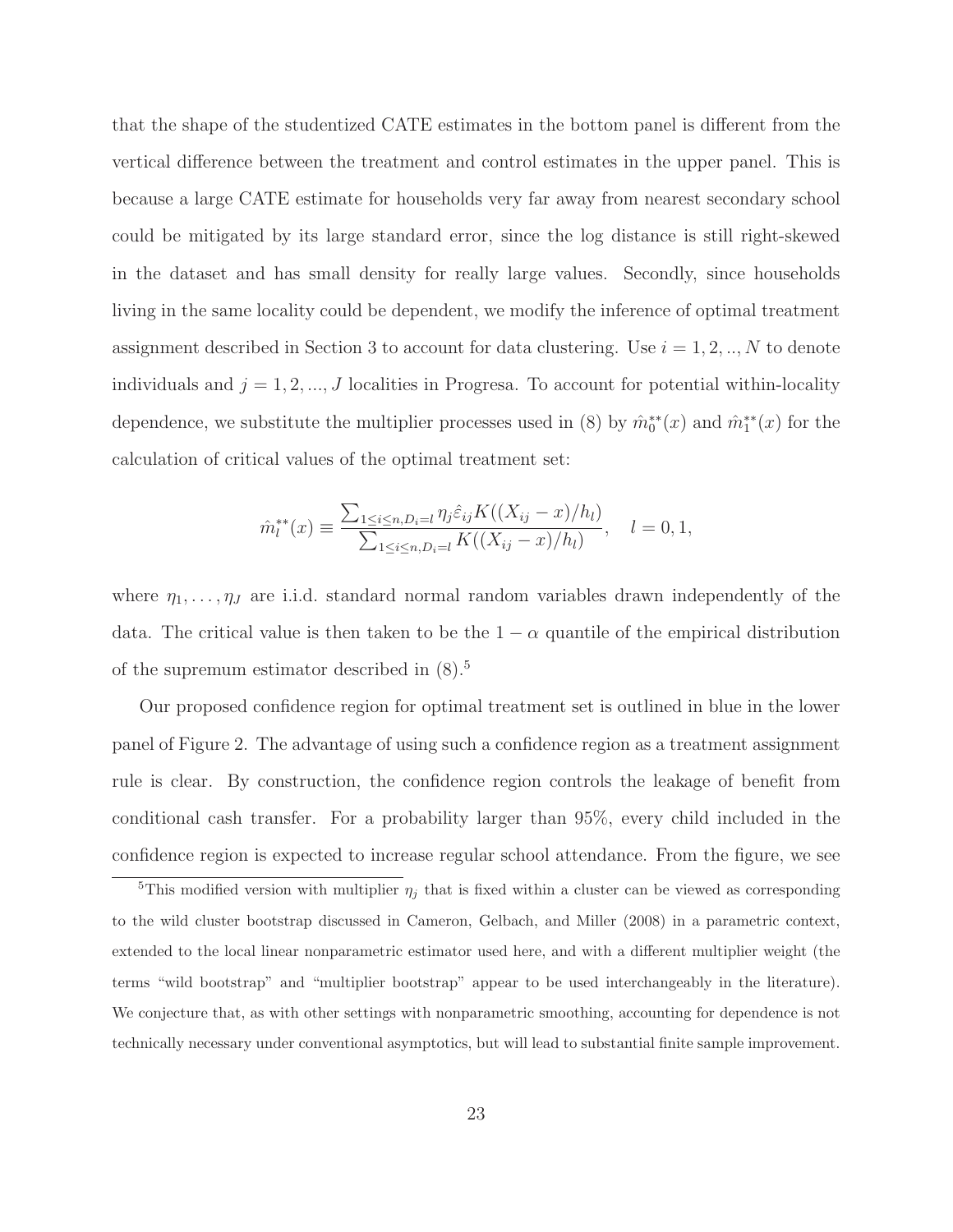that it is optimal not to treat 10-year-olds (or, at least, there is insufficient empirical evidence for doing so). The same holds for households who live close to secondary school for their 11-14 year-olds. Households who live very far away from secondary school are sometimes also excluded from the confidence region due to the lack of estimation precision at the right tail of the log distance distribution where data is sparse. This problem of lack of inference precision for underrepresented populations could be solved if more sampling weights are given to these groups in the experimental phase of a social program.

Rigorously speaking, both the true (unknown) optimal treatment set and its confidence region plotted in Figure 2 are two-dimensional. The confidence region is the joint of the blue intervals in all five bottom graphs. Therefore the step-down refined critical values are the same in each of the five graphs. If instead, policy makers would like to control the error rate of treatment assignment separately for children of different age cohorts, the confidence region would be single dimensional and the step down critical values would be different for different age groups. In Figure 3 we report such single-dimensional confidence regions. We notice that the blue intervals in each graphs of Figure 3 are wider than their counterparts in Figure 2. Also, interestingly, the step-down refinement for critical value calculation improves the inference significantly for the 12-year-olds.

## **6 Conclusion**

This paper formulates the problem of forming a confidence region for treatment rules that would be optimal given full knowledge of the distribution of outcomes in the population. We have proposed a solution to this problem by pointing out a relationship between our notion of a confidence region for this problem and a multiple hypothesis testing problem. The resulting confidence regions provide a useful complement to statistical treatment rules proposed in the literature based on other formulations of treatment as a statistical decision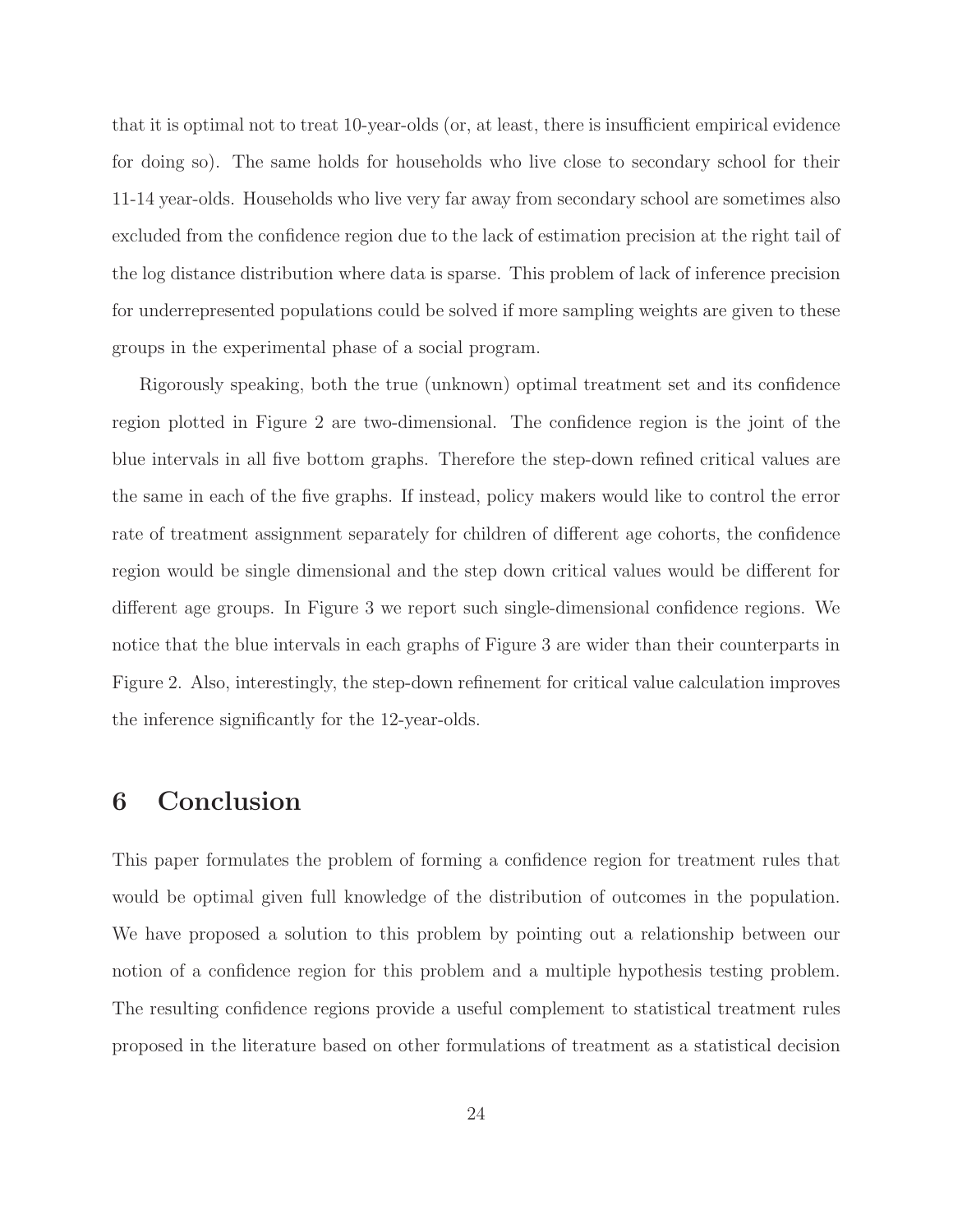rule. Just as one typically reports confidence intervals in addition to point estimates in other settings, we recommend that the confidence regions proposed here be reported along with the statistical treatment rule resulting from a more liberal formulation of the treatment problem. In this way, readers can assess for which subgroups there is a preponderence of empirical evidence in favor of treatment.

# **References**

- Attanasio, O. P., C. Meghir, and A. Santiago (2011): "Education Choices in Mexico: Using a Structural Model and a Randomized Experiment to Evaluate PROGRESA," Review of Economic Studies, 79, 37–66.
- BHATTACHARYA, D., AND P. DUPAS (2012): "Inferring welfare maximizing treatment assignment under budget constraints," *Journal of Econometrics*, 167(1), 168–196.
- Cameron, A. C., J. B. Gelbach, and D. L. Miller (2008): "Bootstrap-Based Improvements for Inference with Clustered Errors," Review of Economics and Statistics, 90(3), 414–427.
- Chernozhukov, V., H. Hong, and E. Tamer (2007): "Estimation and Confidence Regions for Parameter Sets in Econometric Models," Econometrica, 75(5), 1243–1284.
- Chernozhukov, V., S. Lee, and A. M. Rosen (2011): "Intersection bounds: estimation and inference," Arxiv preprint arXiv:0907.3503.
- Claeskens, G. (2003): "Bootstrap confidence bands for regression curves and their derivatives," The Annals of Statistics, 31(6), 1852–1884.
- Crump, V. J. Hotz, G. W. Imbens, and O. A. Mitnik (2008): "Nonparametric Tests for Treatment Effect Heterogeneity.," Review of Economics and Statistics, 90(3), 389–405.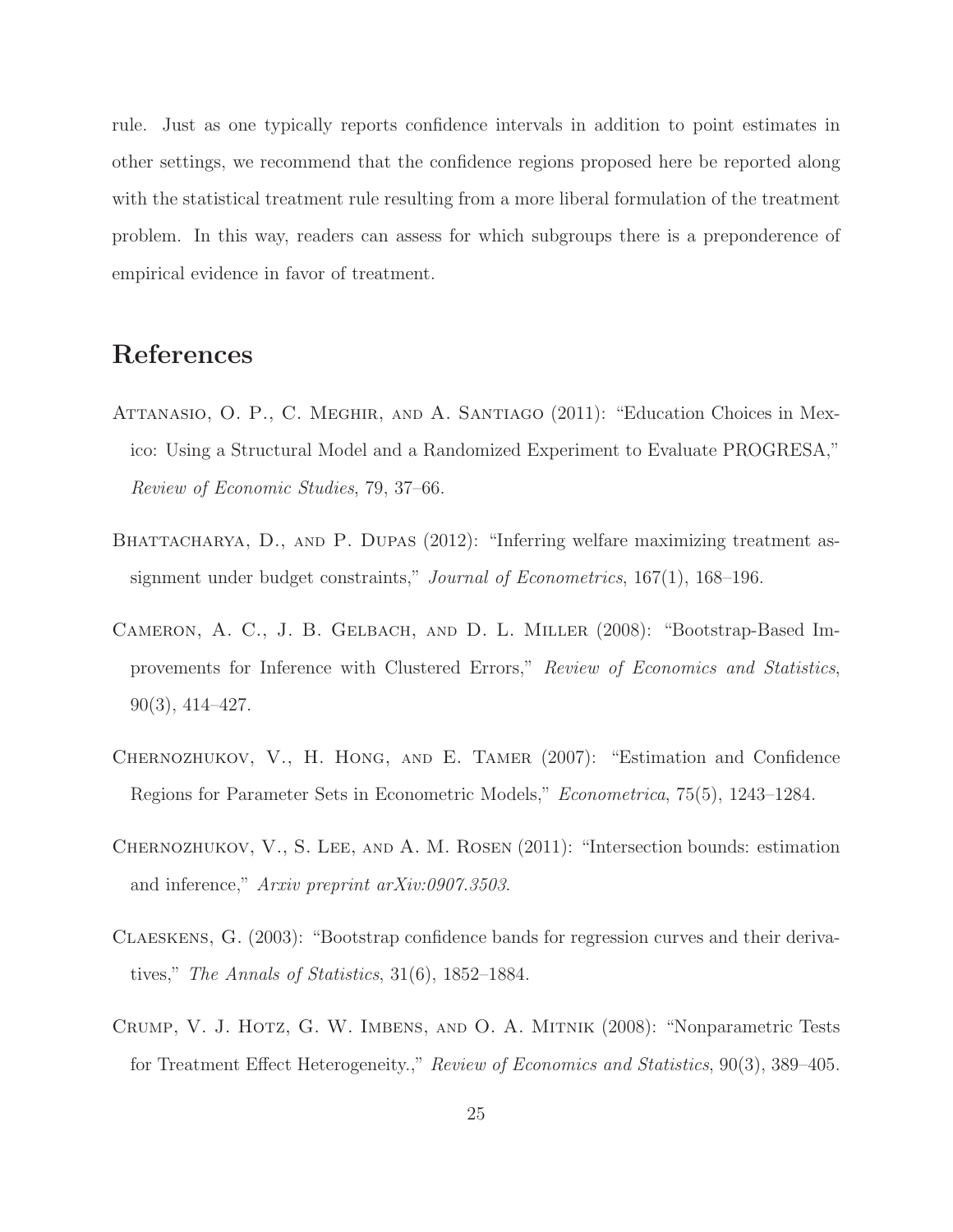- DEHEJIA, R. H. (2005): "Program evaluation as a decision problem," *Journal of Econo*metrics, 125(12), 141–173.
- FAN, J., AND I. GIJBELS (1996): Local Polynomial Modelling and Its Applications. Chapman and Hall/CRC.
- Hahn, J., K. Hirano, and D. Karlan (2011): "Adaptive Experimental Design Using the Propensity Score," Journal of Business & Economic Statistics, 29, 96-108.
- Hayfield, T., and J. S. Racine (2008): "Nonparametric Econometrics: The np Package," Journal of Statistical Software, 27, 5.
- Hirano, K., and J. R. Porter (2009): "Asymptotics for Statistical Treatment Rules," Econometrica, 77(5), 1683–1701.
- Holm, S. (1979): "A Simple Sequentially Rejective Multiple Test Procedure," Scandinavian Journal of Statistics, 6(2), 65–70.
- Hotz, V. J., G. W. Imbens, and J. H. Mortimer (2005): "Predicting the efficacy of future training programs using past experiences at other locations," Journal of Econometrics, 125, 241–270.
- Kasy, M. (2013): "Why Experimenters Should Not Randomize, and What They Should Do Instead,".
- LEE, S., AND A. M. SHAIKH (forthcoming): "Multiple Testing and Heterogeneous Treatment Effects: Re-evaluating the Effect of PROGRESA on School Enrollment," *Journal of* Applied Econometrics.
- Manski, C. F. (2004): "Statistical Treatment Rules for Heterogeneous Populations," Econometrica, 72(4), 1221–1246.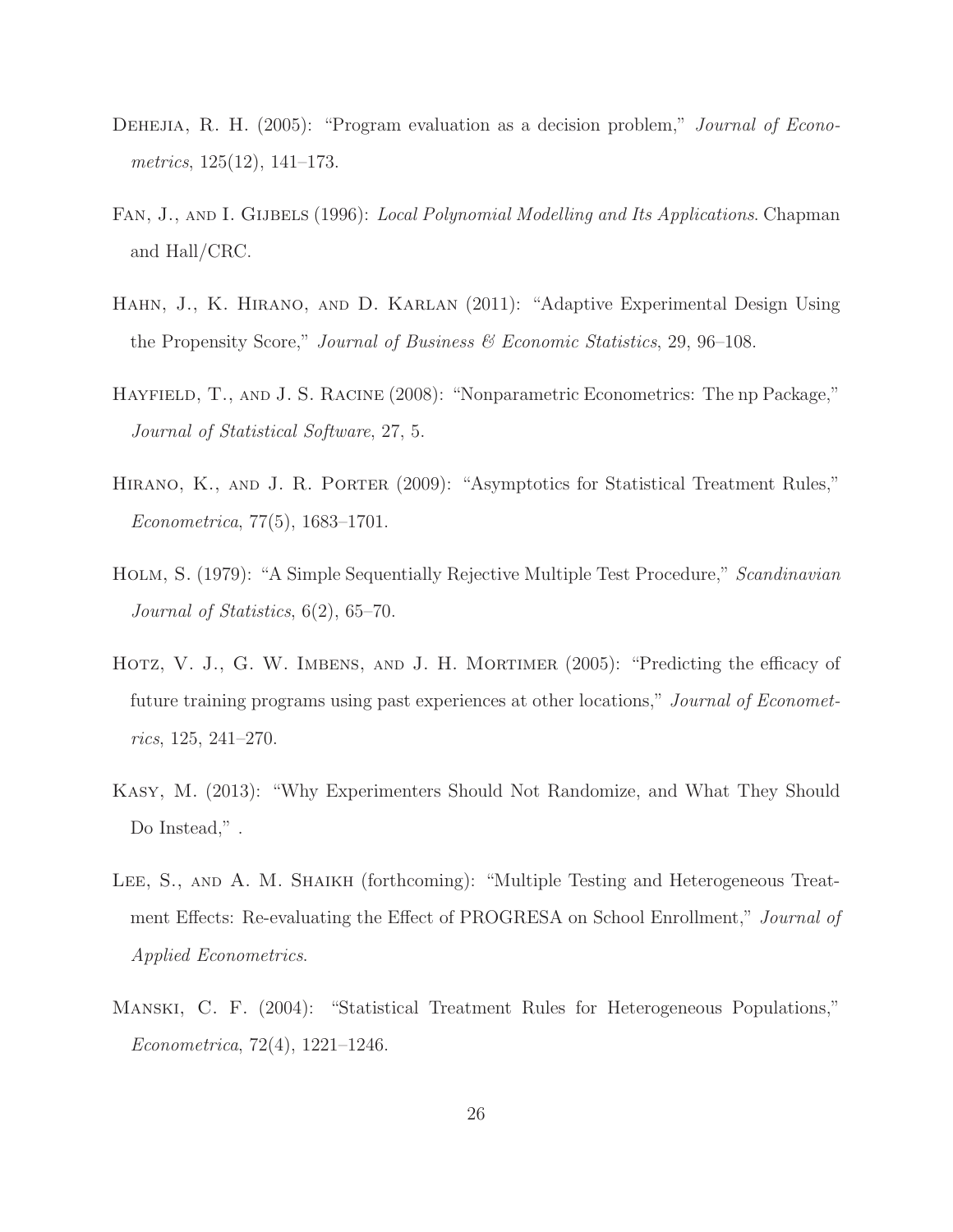- Neumann, M. H., and J. Polzehl (1998): "Simultaneous bootstrap confidence bands in nonparametric regression," Journal of Nonparametric Statistics, 9(4), 307–333.
- ROMANO, J. P., AND A. M. SHAIKH (2010): "Inference for the Identified Set in Partially Identified Econometric Models," Econometrica, 78(1), 169–211.
- ROMANO, J. P., AND M. WOLF (2005): "Exact and Approximate Stepdown Methods for Multiple Hypothesis Testing," *Journal of the American Statistical Association*, 100(469), 94–108.
- SCHULTZ, T. P. (2004): "School subsidies for the poor: evaluating the Mexican Progresa poverty program," Journal of Development Economics, 74, 199–250.
- STOYE, J. (2009): "Minimax regret treatment choice with finite samples," *Journal of Econo*metrics,  $151(1)$ ,  $70-81$ .
- TETENOV, A. (2012): "Statistical treatment choice based on asymmetric minimax regret criteria," Journal of Econometrics,  $166(1)$ ,  $157-165$ .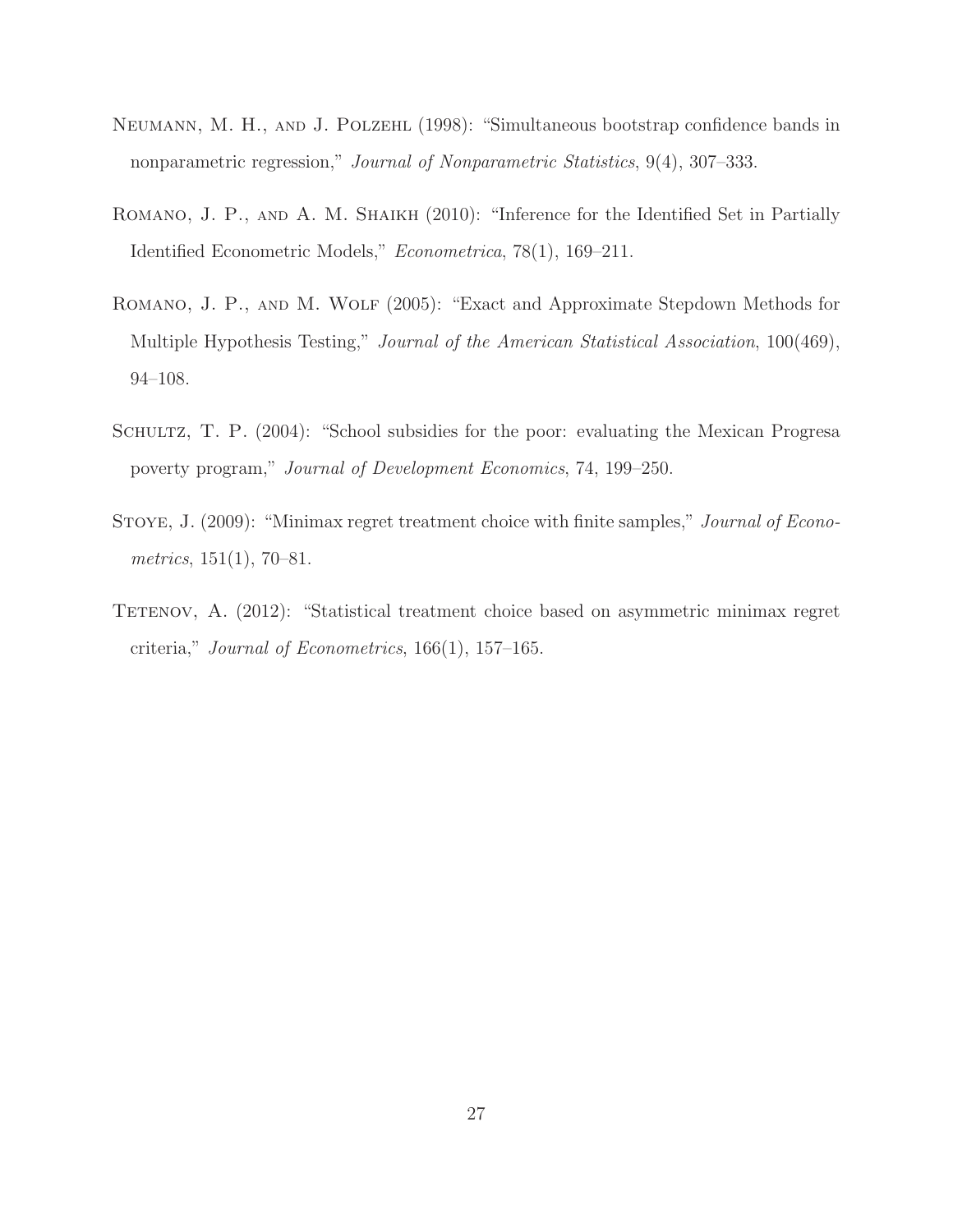|                                                       | PW, $\alpha = 0.05$     |                   | Uniform, $\alpha = 0.05$ |                |                             | PW, $\alpha = 0.1$ |               | Uniform, $\alpha = 0.1$ |          |               |                             |        |
|-------------------------------------------------------|-------------------------|-------------------|--------------------------|----------------|-----------------------------|--------------------|---------------|-------------------------|----------|---------------|-----------------------------|--------|
|                                                       | EFER FHR                |                   | EFER FHR                 |                | EFER-FHR-                   |                    | EFER FHR      |                         | EFER FHR |               | EFER-FHR-                   |        |
|                                                       |                         |                   |                          |                | <b>SD</b>                   | <b>SD</b>          |               |                         |          |               | SD                          | SD     |
|                                                       | $\left(1\right)$        | $\left( 2\right)$ | $\left( 3\right)$        | (4)            | (5)                         | (6)                | (7)           | (8)                     | (9)      | (10)          | (11)                        | (12)   |
| DGP1: $t(x) \geq 0$ for all $x \in \mathcal{X}$       |                         |                   |                          |                |                             |                    |               |                         |          |               |                             |        |
| $N = 250$                                             | $0^*$                   | 0.9763            | $0^*$                    | $0.9150$ $0^*$ |                             | 0.9688             | $0^*$         | 0.9863                  | $0^*$    | $0.9431$ $0*$ |                             | 0.9824 |
| $N = 500$                                             | $0^*$                   | 0.9798            | $0^*$                    | $0.9289$ $0*$  |                             | 0.9747             | $0^*$         | 0.9899                  | $0^*$    | $0.9520~0*$   |                             | 0.9876 |
| $N = 1000$                                            | $0^*$                   | 0.9854            | $0^*$                    | $0.9391$ $0^*$ |                             | 0.9824             | $0^*$         | 0.9921                  | $0^*$    | $0.9590~0*$   |                             | 0.9904 |
| DGP2: $t(x) \geq 0$ only for some $x \in \mathcal{X}$ |                         |                   |                          |                |                             |                    |               |                         |          |               |                             |        |
| $N = 250$                                             |                         | 0.1120 0.8974     |                          |                | 0.0000 0.6630 0.0000 0.7417 |                    |               | 0.2280 0.9180           |          |               | 0.0000 0.7159 0.0080 0.7859 |        |
| $N = 500$                                             |                         | 0.1180 0.9330     |                          |                | 0.0000 0.7681 0.0000 0.8174 |                    |               | 0.2400 0.9423           |          |               | 0.0000 0.8042 0.0080 0.8500 |        |
| $N = 1000$                                            |                         | 0.1140 0.9547     |                          |                | 0.0000 0.8418 0.0000 0.8740 |                    | 0.1900 0.9637 |                         |          |               | 0.0000 0.8662 0.0040 0.8966 |        |
| DGP3: $t(x) = 0$ for all $x \in \mathcal{X}$          |                         |                   |                          |                |                             |                    |               |                         |          |               |                             |        |
| $N = 250$                                             | $0.3960$ / <sup>#</sup> |                   | $0.0740$ / <sup>#</sup>  |                | $0.0740$ / <sup>#</sup>     |                    | 0.5720        | $/$ #                   | 0.1400   | $/$ #         | 0.1400                      | 7#     |
| $N = 500$                                             | $0.4400$ / <sup>#</sup> |                   | $0.0620$ / <sup>#</sup>  |                | 0.0620                      | 7#                 | 0.6100        | /#                      | 0.1200   | 7#            | 0.1200                      | 7#     |
| $N = 1000$                                            | 0.4640                  | 7#                | $0.0520$ /#              |                | 0.0520                      | 7#                 | 0.6800        | /#                      | 0.1000   | 7#            | 0.1000                      | /#     |
|                                                       |                         |                   |                          |                |                             |                    |               |                         |          |               |                             |        |

Note: <sup>∗</sup>, EFER is equal to 0 by construction for DGP 1 since the set where the null hypothesis is false is the support of  $\boldsymbol{X}.$ 

 $\#$ , the proportion of false hypotheses rejected is not defined in DGP 3 since the set where the null hypothesis is false has by construction measure zero.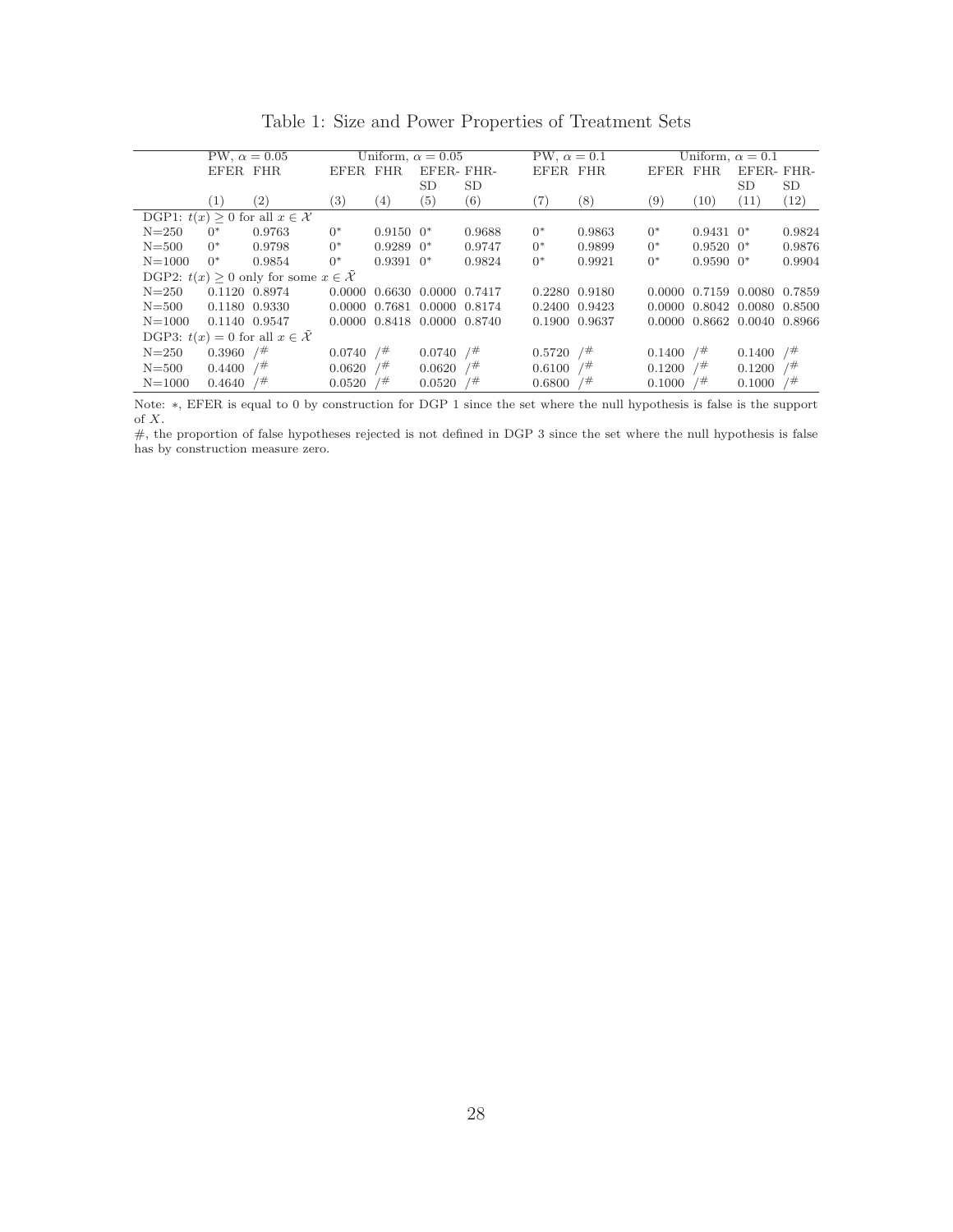

Figure 1: CATE Estimates, Critical Values, and Treatment Sets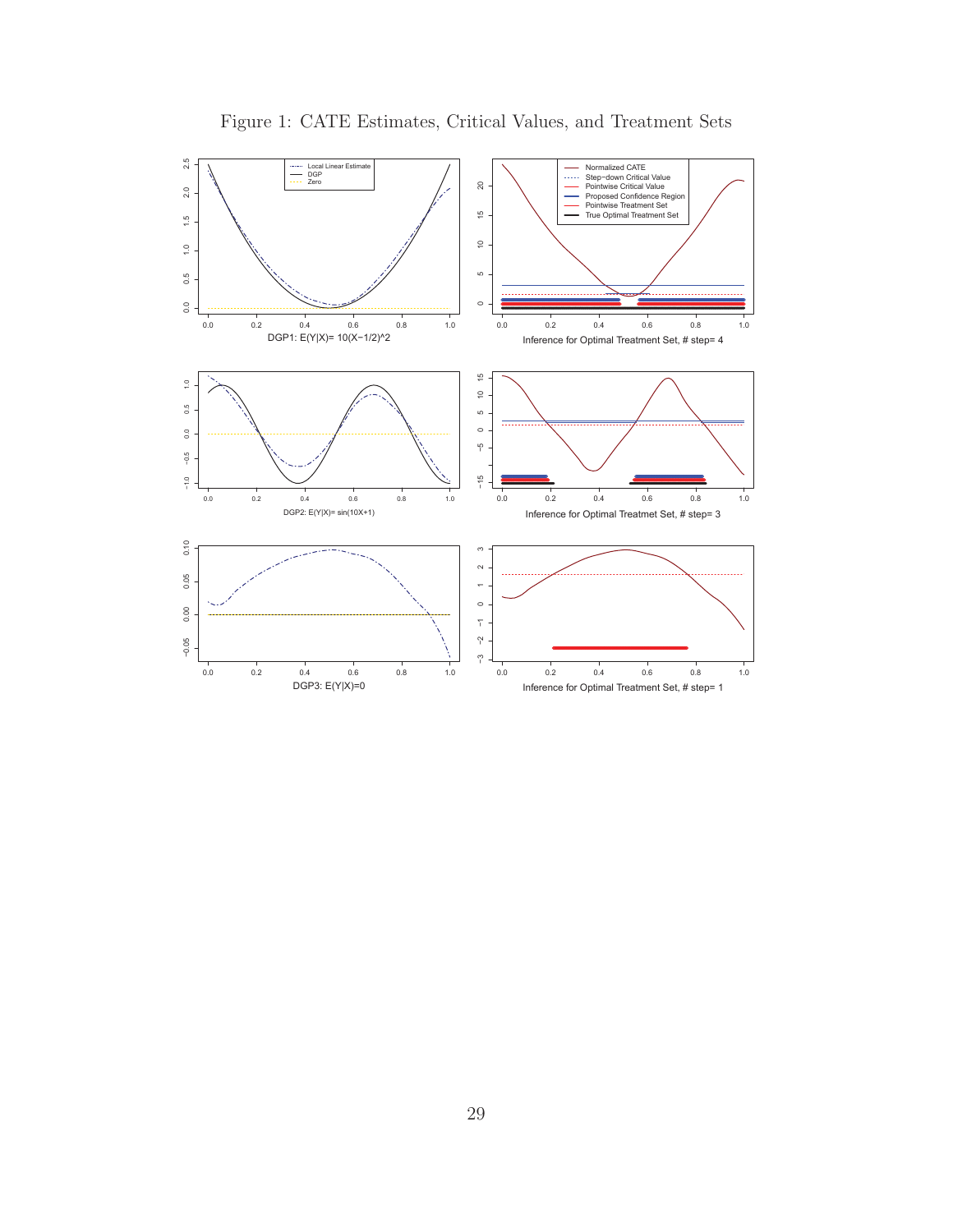|    | Age Sample Size |                   |                            | Attendance Rate   | Years of Education          |                   |  |  |
|----|-----------------|-------------------|----------------------------|-------------------|-----------------------------|-------------------|--|--|
|    |                 | Control Treatment |                            | Control Treatment |                             | Control Treatment |  |  |
| 10 |                 | 644 1121          | $0.95(0.21)$ 0.96 $(0.20)$ |                   | $3.12(1.04)$ $3.26(0.97)$   |                   |  |  |
| 11 | 652             | 1096              | $0.94(0.24)$ $0.95(0.21)$  |                   | $3.98(1.20)$ $4.04(1.23)$   |                   |  |  |
| 12 | 700             | 1192              | $0.83(0.37)$ $0.89(0.31)$  |                   | 4.83 $(1.41)$ 4.84 $(1.43)$ |                   |  |  |
| 13 | 658             | 1024              | $0.78(0.42)$ 0.83 (0.38)   |                   | $5.44(1.56)$ $5.58(1.57)$   |                   |  |  |
| 14 | 673             | 1065              | $0.61(0.49)$ 0.73 $(0.44)$ |                   | $6.07(1.71)$ $6.22(1.73)$   |                   |  |  |

Table 2: Summary Statistics

Note: Standard deviations are reported in the parentheses.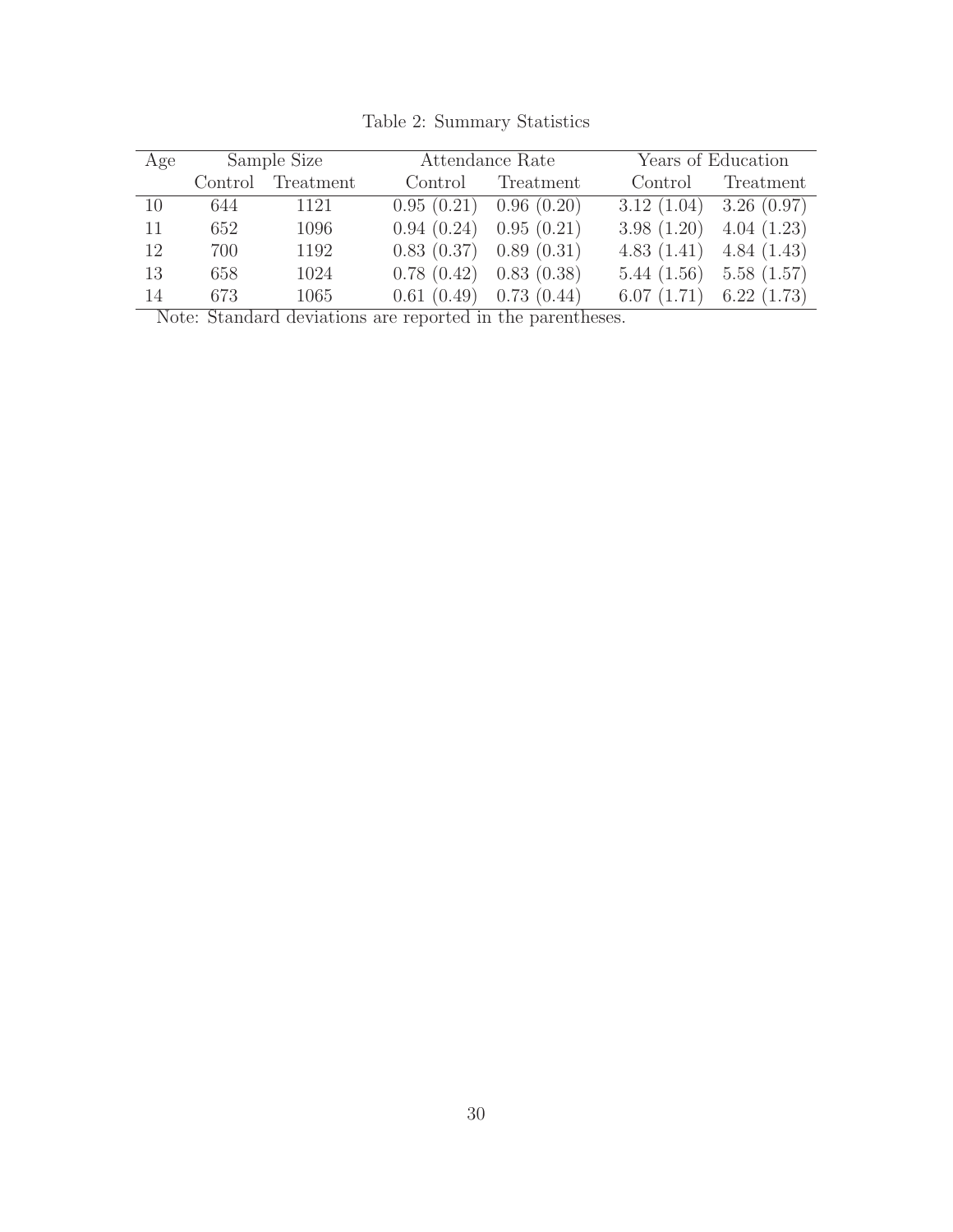Figure 2: Choosing Treatment Households And Control the Leakage of Benefit: 2- Dimensional Optimal Treatment Set



Note: N-CATE denotes the conditional average treatment effect estimates normalized by standard errors; SD-CV are critical values following the step-down procedure; PW-CV is the pointwise critical value 1.645 for 5% one-sided tests; CR is the proposed confidence region for optimal treatment set ; PW-Set is the treatment set calculated from the pointwise testing problem.